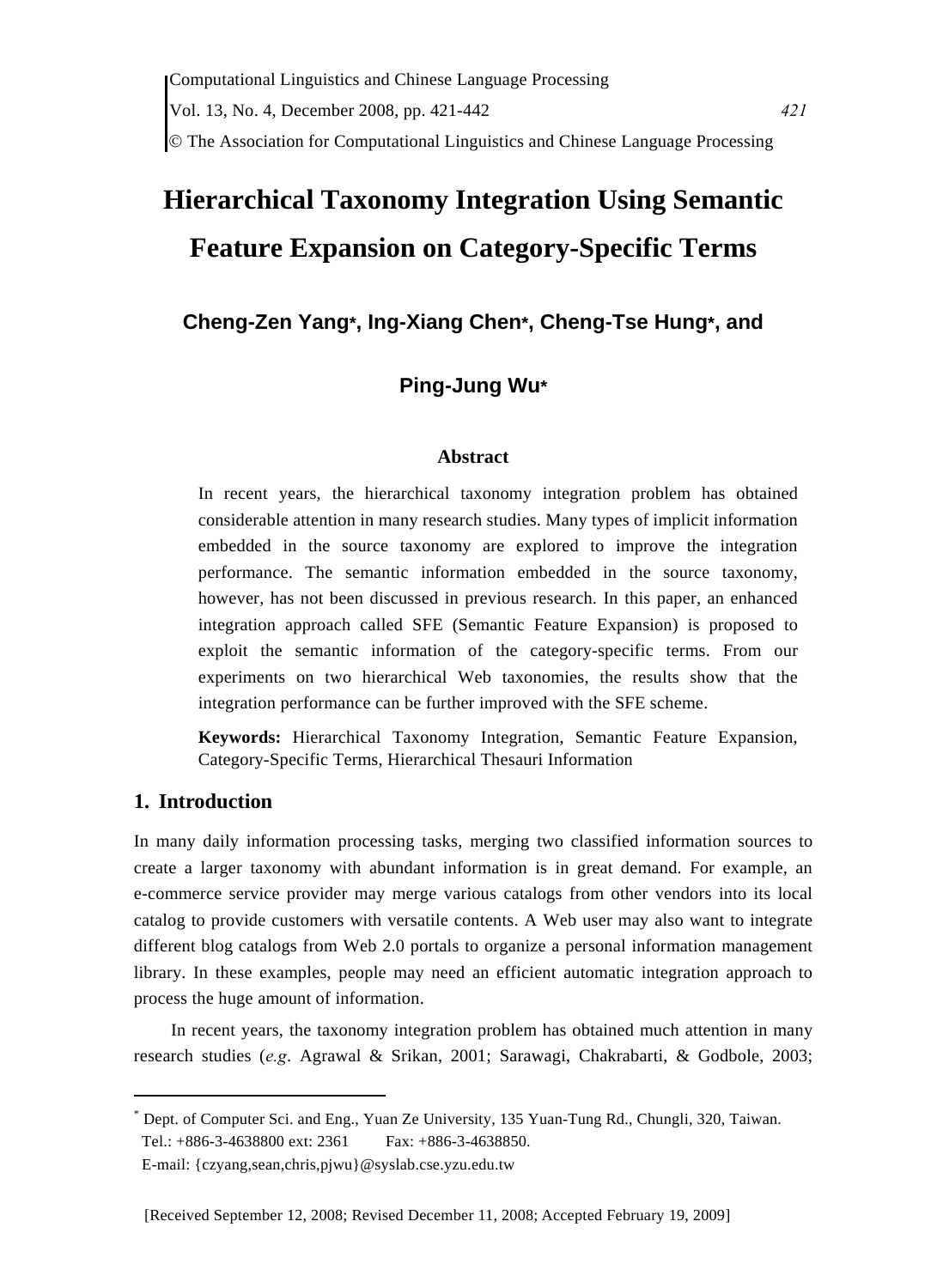Zhang & Lee, 2004a; Zhang & Lee, 2004b; Zhu, Yang, & Lam, 2004; Chen, Ho, & Yang, 2005; Wu, Tsai, & Hsu, 2005; Ho, Chen, & Yang, 2006; Chen, Ho, & Yang, 2007; Cheng & Wei, 2008; Wu, Tsai, Lee, & Hsu, 2008). As pointed out in these studies, the integration work is more subtle than traditional classification work because the integration accuracy can be further improved with different kinds of implicit information embedded in the source or destination taxonomy. A taxonomy, or catalog, usually contains a set of objects divided into several categories according to some classified characteristics. In the taxonomy integration problem, the objects in a taxonomy, the *source* taxonomy *S*, are integrated into another taxonomy, the *destination* taxonomy *D*. As shown in earlier research, this problem is more than a traditional document classification problem because different kinds of implicit information in the source taxonomy are explored to greatly help integrate source documents into the destination taxonomy. For example, a Naive Bayes classification approach (Agrawal & Srikan, 2001) with the classification relationship information implicitly existing in the source catalog can achieve integration accuracy improvement. Several SVM (Support Vector Machines) approaches (Chen, Ho, & Yang, 2005) can also have similar improvement with other implicit source information.

The implicit source information studied in previous enhanced approaches generally includes the following features: (1) co-occurrence relationships of source objects (Agrawal  $\&$ Srikan, 2001; Zhu, Yang, & Lam, 2004; Chen, Ho, & Yang, 2005), (2) latent source-destination mappings (Sarawagi, Chakrabarti, & Godbole, 2003; Zhang & Lee, 2004b; Cheng & Wei, 2008), (3) inter-category centroid information (Zhang & Lee, 2004a), and (4) parent-children relationships in the source hierarchy (Wu, Tsai, & Hsu, 2005; Ho, Chen, & Yang, 2006; Wu, Tsai, Lee, & Hsu, 2008). In our survey, however, the semantic information embedded in the source taxonomy has not been discussed. Since different applications have shown that the semantic information can benefit the task performance (Krikos, Stamou, Kokosis, Ntoulas, & Christodoulakis, 2005; Hsu, Tsai, & Chen, 2006), such information should be able to achieve similar improvements for taxonomy integration. In addition, we further study the hierarchical taxonomy integration problem because many taxonomies, such as Web catalogs, existing in the real world are hierarchical.

In this paper, we propose an enhanced integration approach by exploiting the implicit semantic information in the source taxonomy with a semantic feature expansion (SFE) mechanism. The basic idea behind SFE is that some semantically related terms can be found to represent a source category, and these representative terms can be further viewed as the additional common category labels for all documents in the category. Augmented with these additional semantic category labels, the source documents should be more precisely integrated into the correct destination category. The semantic expanding scheme, however, needs to consider the polysemy situation to avoid introducing many topic-irrelevant features. Therefore,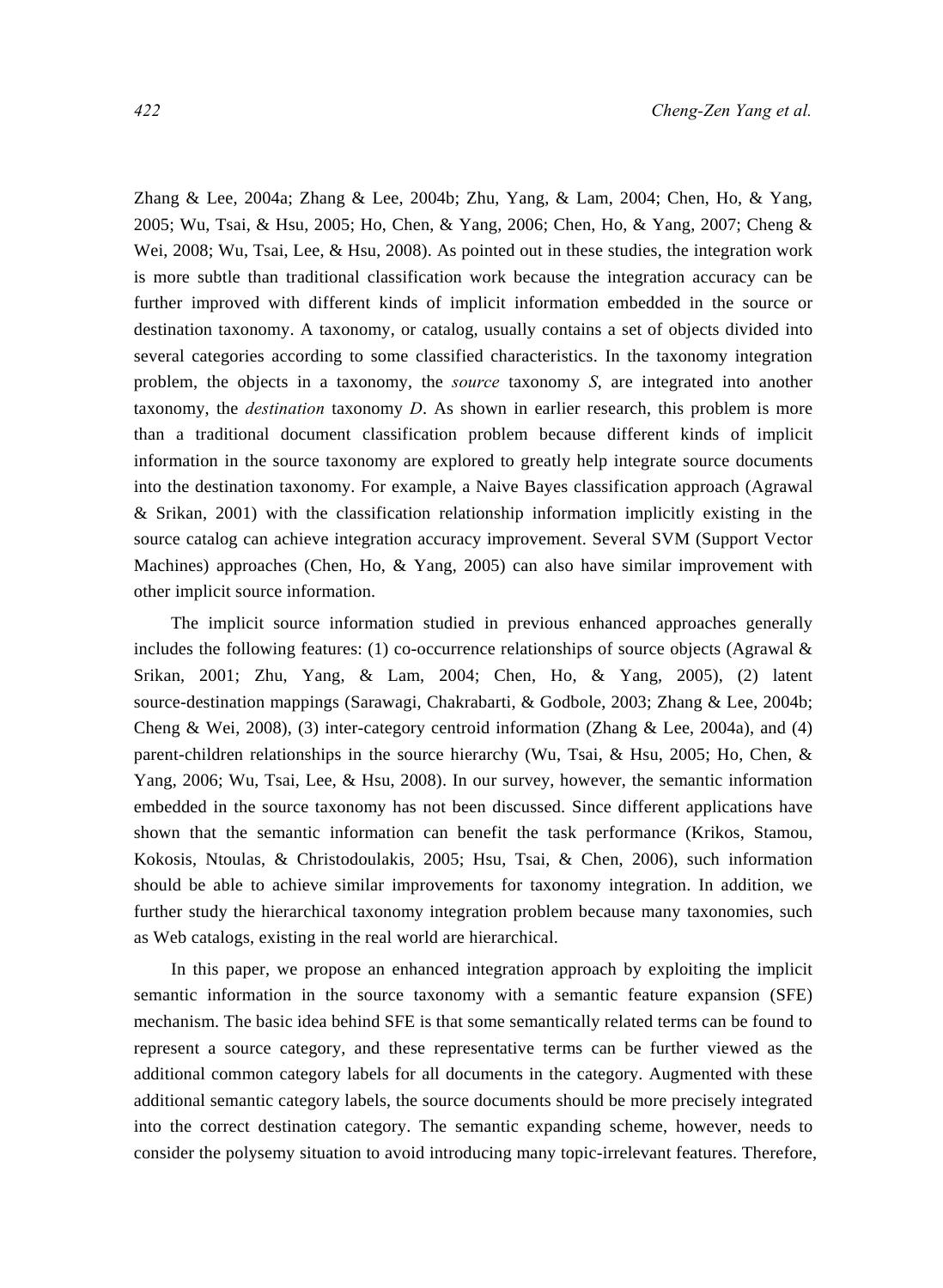SFE employs an efficient correlation coefficient method to select representative semantically-related terms.

To study the effectiveness of SFE, we implemented it based on a hierarchical taxonomy integration approach (EHCI) proposed in Ho *et al.* (2006) and Chen *et al.* (2007) with the Maximum Entropy (ME) model classifiers. We have conducted experiments with real-world Web catalogs from Yahoo! and Google, and measured the integration performance with precision, recall, and  $F<sub>I</sub>$  measures. The results show that the SFE mechanism consistently can improve the integration performance of the EHCI approach.

The rest of the paper is organized as follows. Section 2 describes the problem definition and Section 3 reviews previous related research. Section 4 elaborates the proposed semantic feature expansion approach and the hierarchical integration process. Section 5 presents the experimental results, and discusses the factors that influence the experiments. Section 6 concludes the paper and discusses some future directions of our work.

## **2. Problem Statement**

Following the definitions in Ho *et al.* (2006), we assume that two *homogeneous* hierarchical taxonomies, the source taxonomy *S* and the destination taxonomy *D*, participate in the integration process. The taxonomies are said to be *homogeneous* if the topics of the two taxonomies are similar. In addition, the taxonomies under consideration are required to overlap with a significant number of common documents. For example, in our experimental data sets, 20.6% of the total documents (436/2117) in the Autos directory of Yahoo! also appear in the corresponding Google directory.



#### *Figure 1. A typical integration scenario for two hierarchical taxonomies.*

The source taxonomy *S* has a set of *m* categories, or directories,  $S_1$ ,  $S_2$ , ...,  $S_m$ . These categories may have subcategories, such as  $S_{1,1}$  and  $S_{2,1}$ . Similarly, the destination catalog *D* has a set of *n* categories. The integration process is to directly decide the destination category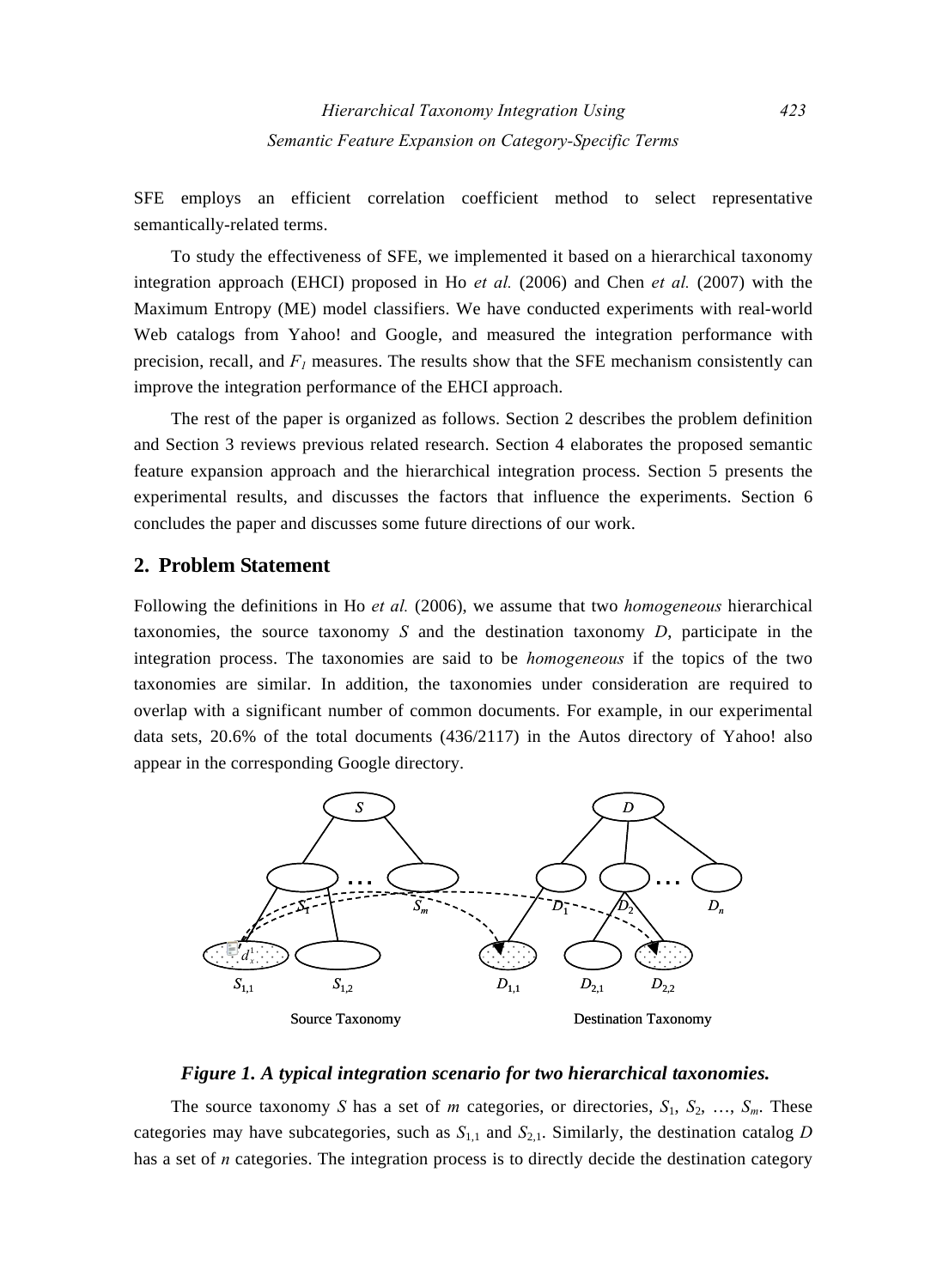in *D* for each document  $d_x$  in *S*. In this study, we allow that  $d_x$  can be integrated into multiple destination categories because a document commonly appears in several different directories in a real-world taxonomy.

Figure 1 depicts a typical scenario of the integration process on two hierarchical taxonomies. For illustration, we assume that the source category  $S<sub>1,1</sub>$  has a significant number of overlapped documents with the destination categories  $D_{1,1}$  and  $D_{2,2}$ . This means that the documents appearing in  $S<sub>1,1</sub>$  should have similar descriptive information as the documents in  $D_{1,1}$  and  $D_{2,2}$ . Therefore, a non-overlapped document  $d_x^1$  in category  $S_{1,1}$  should be intensively integrated into both two destination categories  $D_{1,1}$  and  $D_{2,2}$ .

#### **3. Previous Work**

#### **3.1 Integration Techniques**

In previous studies, different sorts of implicit information embedded in the source taxonomy are explored to help the integration process. These implicit source features can be mainly categorized into four types: (1) co-occurrence relationships of source objects, (2) latent source-destination mappings, (3) inter-category centroid information, and (4) parent-children relationships in the source hierarchy. The co-occurrence relationships of source objects are first studied to enhance a Naive Bayes classifier based on the concept that if two documents are in the same source category, they are more likely to be in the same destination category (Agrawal & Srikan, 2001). The enhanced Naïve Bayes classifier (ENB) is shown to have more than 14% accuracy improvement on average. The work in Chen *et al.* (2005) also has the similar concept in its iterative pseudo relevance feedback approach. As reported in Chen *et al.* (2005), the enhanced SVM classifiers consistently achieve improvement.

Latent source-destination mappings are explored in Sarawagi *et al*. (2003) and Zhang and Lee (2004b). The cross-training (CT) approach (Sarawagi, Chakrabarti, & Godbole, 2003) extracts the mappings from the first semi-supervised classification phase using the source documents as the training sets. Then, the destination documents are augmented with the latent mappings for the second semi-supervised classification phase to complete the integration. The co-bootstrapping (CB) approach (Zhang & Lee, 2004b) exploits the predicted source-destination mappings to repeatedly refine the classifiers. The experimental results show that both CT and CB outperform ENB (Sarawagi, Chakrabarti, & Godbole, 2003; Zhang & Lee, 2004b).

In Zhang and Lee (2004a), a cluster shrinkage (CS) approach, in which the feature weights of all objects in a document category are shrunk toward the category centroid, is proposed. Therefore, the cluster-binding relationships among all documents of a category are strengthened. The experimental results show that the CS-enhanced Transductive SVMs give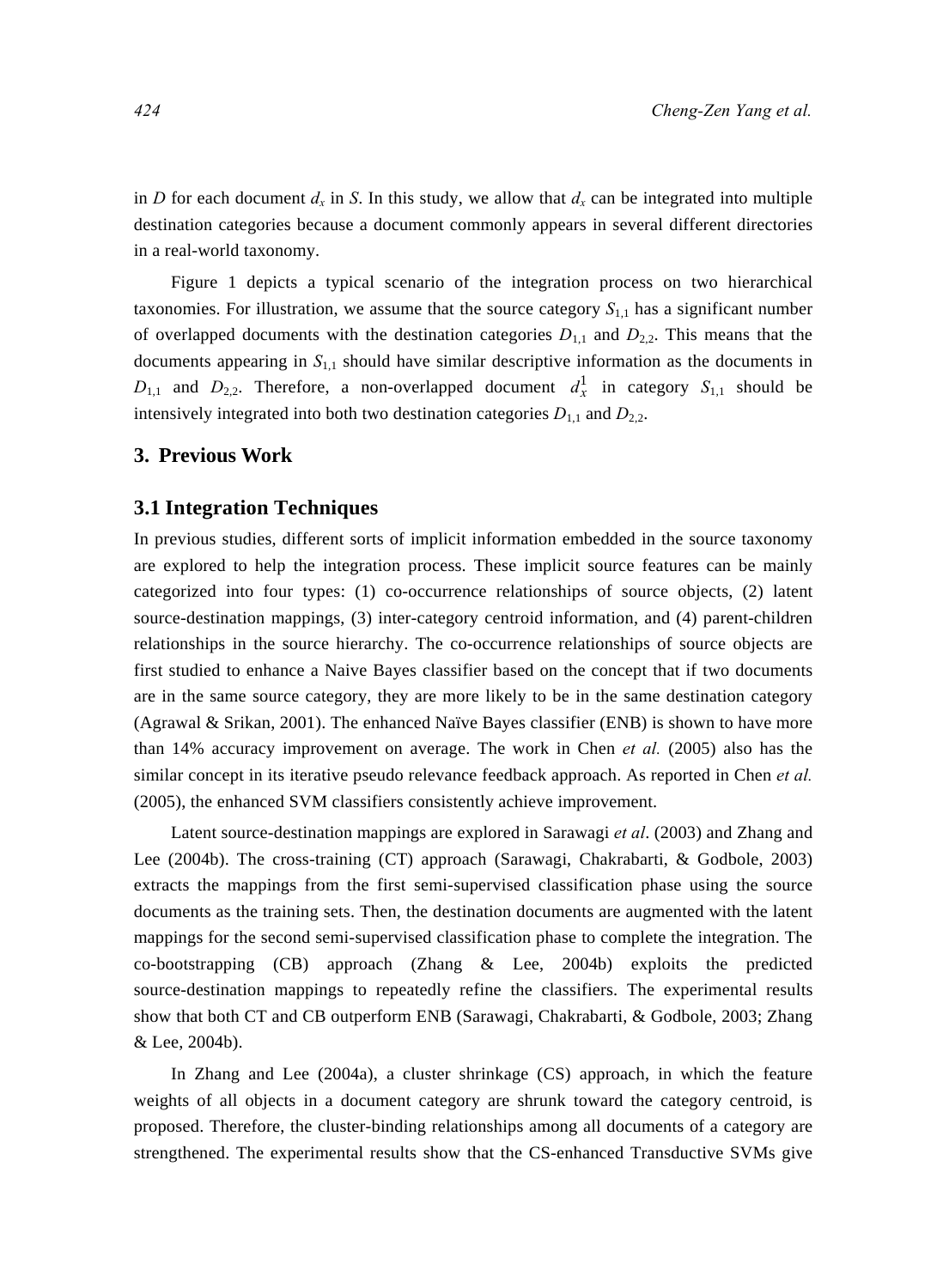significant improvement to the original T-SVMs and consistently outperform ENB.

In Wu *et al.* (2005) and Ho *et al.* (2006), the parent-children information embedded in hierarchical taxonomies is intentionally extracted. Based on the hierarchical characteristics, Wu *et al*. extend the CS and CB approach to improve the integration performance. In Ho *et al.* (2006), an enhanced approach called EHCI is proposed to further extract the hierarchical relationships as a conceptual thesaurus. Their results show that the implicit hierarchical information can be effectively used to boost the accuracy performance.

The semantic information embedded in the source taxonomy has not been discussed in past studies. This observation motivates us to study the embedded taxonomical semantic information and its effectiveness.

#### **3.2 Overview of the Maximum Entropy Model Classifiers**

In our proposed SFE scheme, we use the Maximum Entropy (ME) model classifiers to perform the main integration task. Here, we provide a brief overview of the ME model as the background of our work. More details can be found in Berger *et al.* (1996). In ME, the entropy  $H(p)$  for a conditional distribution  $p(y|x)$  is used to measure the uniformity of  $p(y|x)$ , where  $\gamma$  is an instance of all outcomes  $\gamma$  in a random process and  $\chi$  denotes a contextual environment of the contextual space *X*, or the history space. To express the relationship between x and y, we can have an indicator function  $f(x, y)$  (usually known as feature function) defined as:

$$
f(x, y) = \begin{cases} 1 & \text{if } (x, y) \text{ has the defined relationship} \\ 0 & \text{else} \end{cases}
$$
 (1)

The entropy  $H(p)$  is defined by:

$$
H(p) = -\sum_{x \in X} p(y | x) \log p(y | x)
$$
 (2)

The Maximum Entropy Principle is to find a probability model  $p^* \in C$  such that:

$$
p^* = \underset{p \in C}{\arg \max} H(p) \tag{3}
$$

where *C* is a set of allowed conditional probabilities. There are, however, two constraints:

$$
E_{\tilde{p}}\{f\} = E_p\{f\} \tag{4}
$$

and

$$
\sum_{y \in Y} p(y | x) = 1 \tag{5}
$$

where  $E_{\tilde{p}}\{f\}$  is the expected value of *f* with the empirical distribution  $\tilde{p}(x, y)$  as defined in Equation 6 and  $E_p\{f\}$  is the observed expectation of *f* with the observed distribution  $\tilde{p}(x)$ from the training data as defined in Equation 7.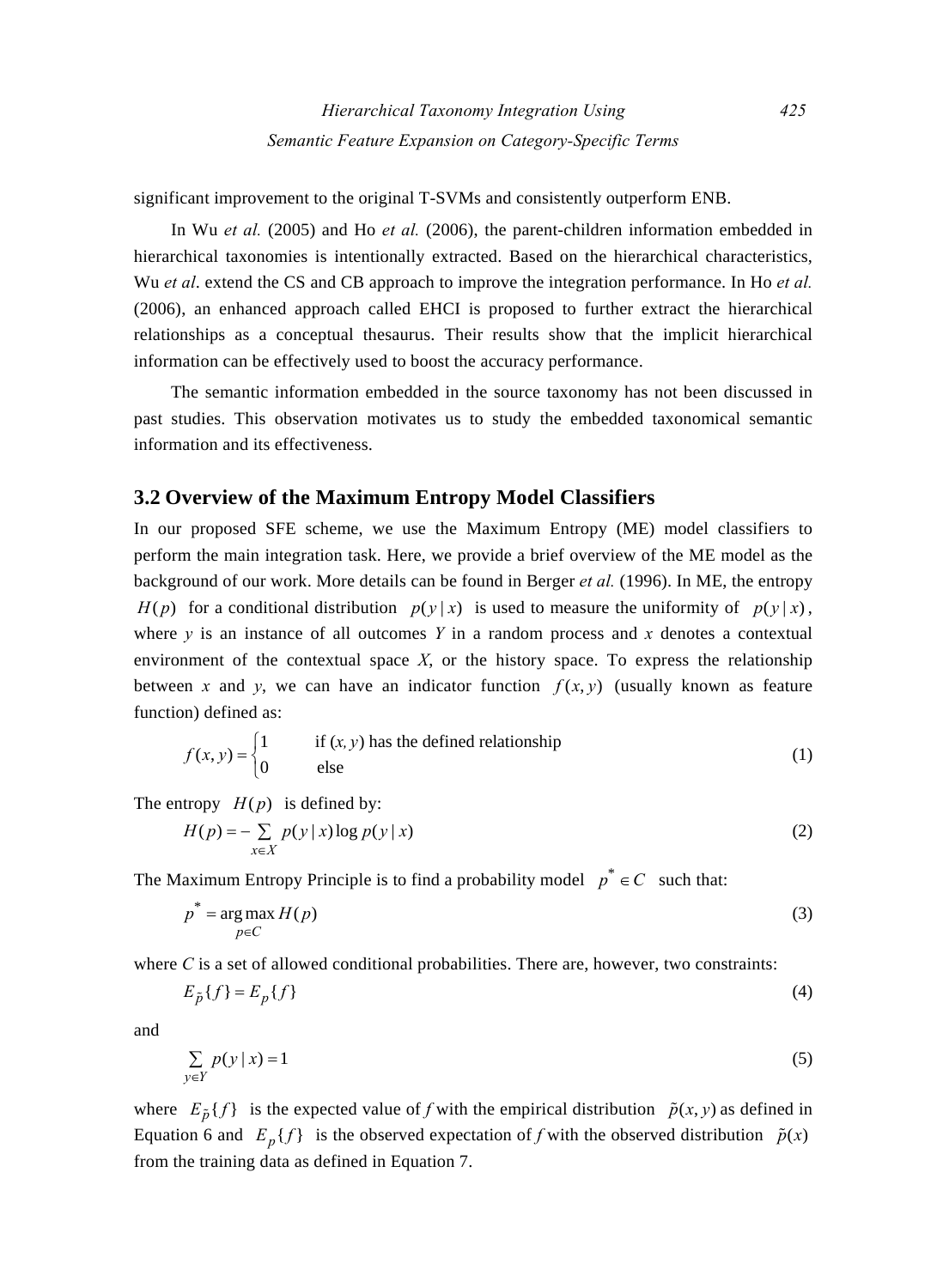$$
E_{\tilde{p}}\{f\} \equiv \sum_{x,y} \tilde{p}(x,y)f(x,y) \tag{6}
$$

$$
E_p\{f\} = \sum_{x,y}^{x,y} \tilde{p}(x)p(y|x)f(x,y)
$$
\n<sup>(7)</sup>

As indicated in [10], the conditional probability  $p(y|x)$  can be computed by:

$$
p(y \mid x) = \frac{1}{z(x)} \exp\left(\sum_{i} \lambda_i f_i(x, y)\right)
$$
\n(8)

where  $\lambda_i$  is the Lagrange multiplier for feature  $f_i$ , and  $z(x)$  is defined as

$$
z(x) = \sum_{y} \exp\left(\sum_{i} \lambda_i f_i(x, y)\right)
$$
 (9)

With the improved iterative scaling (IIS) algorithm (Darroch & Ratcliff, 1972; Berger, Pietra, & Pietra, 1996), the  $\lambda_i$  values can be estimated. Then, the classifiers are built according to the ME model and the training data.

#### **3.3 Hierarchical Taxonomy Integration**

Previous integration research for hierarchal taxonomy integration mainly can be classified into two categories: clustering-based (Cheng & Wei, 2008) and classification-based (Ho, Chen, & Yang, 2006; Zhu, Yang, & Lam, 2004; Chen, Ho, & Yang, 2007). The clustering-based approach has the advantage in handling manifold taxonomies which may even have small overlaps and in performing integration without *a priori* training work. Therefore, the application of the clustering-based approach is much more general. The effectiveness of the clustering-based approach, however, depends on the clustering parameters. For inexperienced users, finding optimal clustering parameters will be very challenging.

Although the classification-based approach is more appropriate for handling taxonomies which have significant overlaps, it cannot handle the subtle relationships embedded in categories. For example, CatRelate uses five types of hierarchical relationships in a taxonomy to help catalog integration (Zhu, Yang, & Lam, 2004), and an integration scheme called EHCI uses a hierarchical weighting mechanism to strengthen the integration effectiveness (Ho, Chen, & Yang, 2006; Chen, Ho, & Yang, 2007). Nonetheless, CatRelate only discusses the hierarchical relationships on a category basis with a set of simple rules. It may suffer from complicated hierarchical relationships when handling large taxonomies. In contrast, EHCI's hierarchical weighting mechanism considers the influences of category labels of more comprehensive neighboring levels on a document basis. The experimental results reported in Ho *et al.* (2006) and Chen *et al.* (2007) also show that EHCI is effective for handling large taxonomies. Therefore, we use EHCI as our baseline to study the effectiveness of the proposed SFE approach. The following gives a brief overview for EHCI.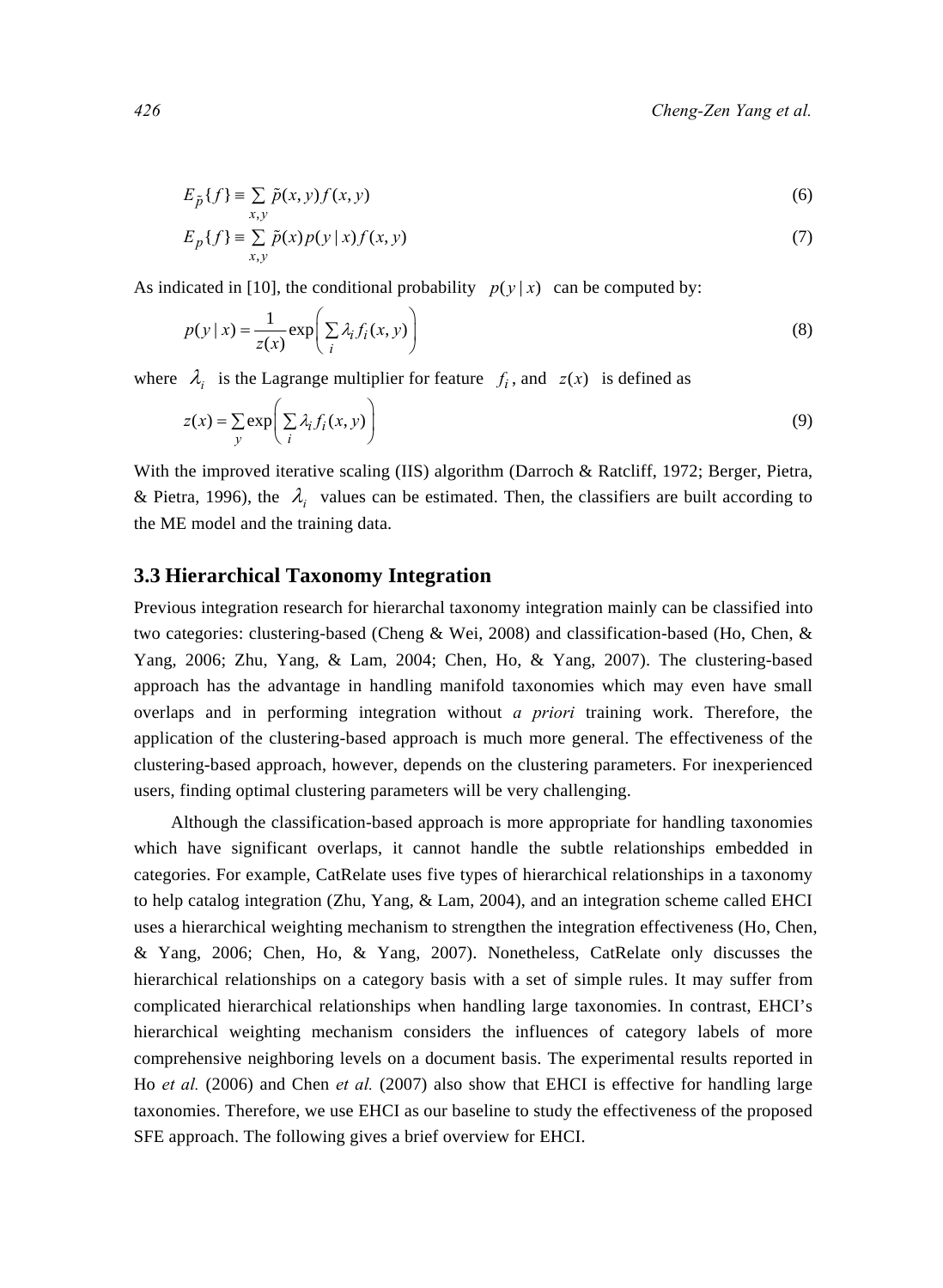| Hierarchical Level            | Label Weight     |
|-------------------------------|------------------|
| Document Level $(L_0)$        | $1/2^{0}$        |
| One Level Upper $(L_1)$       | $1/2^1$          |
| Two Levels Upper $(L_2)$      | $1/2^2$          |
| .                             | .                |
| <i>n</i> Levels Upper $(L_n)$ | 1/2 <sup>h</sup> |

*Table 1. The label weights assigned for different levels.* 

In EHCI, the conceptual relationships (category labels) are first extracted from the hierarchical taxonomy structure as a thesaurus (Ho, Chen, & Yang, 2006; Chen, Ho, & Yang, 2007). Then, the features of each document are extended with the thesaurus by adding the weighted label features. A weighting formula is designed to control the impact of the semantic concepts of each hierarchical level. Equation 10 calculates the EHCI feature weight  $f_{x,d}^e$  of each term *x* in document *d*, where  $L_i$  is the relevant label weight assigned as  $1/2^i$  with an *i*-level depth,  $f_{x,d}$  is the original weight, and  $\lambda$  is used to control the magnitude relation. The weight  $f_{x,d}$  is assigned by  $TF_x/\sum TF_i$ , where  $TF_x$  is the term frequency of *x*, and *i* denotes the number of the stemmed terms in each document. The label weight *Li* of each thesaurus is exponentially decreased and accumulated based on the increased levels.

$$
f_{x,d}^e = \lambda \times \frac{L_x}{\sum_{i=0}^n L_i} + (1 - \lambda) \times f_{x,d}
$$
\n(10)

Table 1 shows the label weights of different levels, where  $L_0$  is the document level,  $L_1$  is one level upper, and so on to  $L_n$  for *n* levels upper. The label weighting scheme uses a power-law distribution to avoid over-emphasis on the least related hierarchical levels. To build the enhanced classifiers for destination categories, the same enhancement on hierarchical label information is also applied to the destination taxonomy to strengthen the discriminative power of the classifiers.

Although the EHCI approach employs only the embedded hierarchical information with a simple power-law distribution, the integration accuracy performance can be effectively improved. As reported in Chen *et al.* (2007), the EHCI approach outperforms a straightforward classification scheme that does not employ any embedded information to help hierarchical taxonomy integration.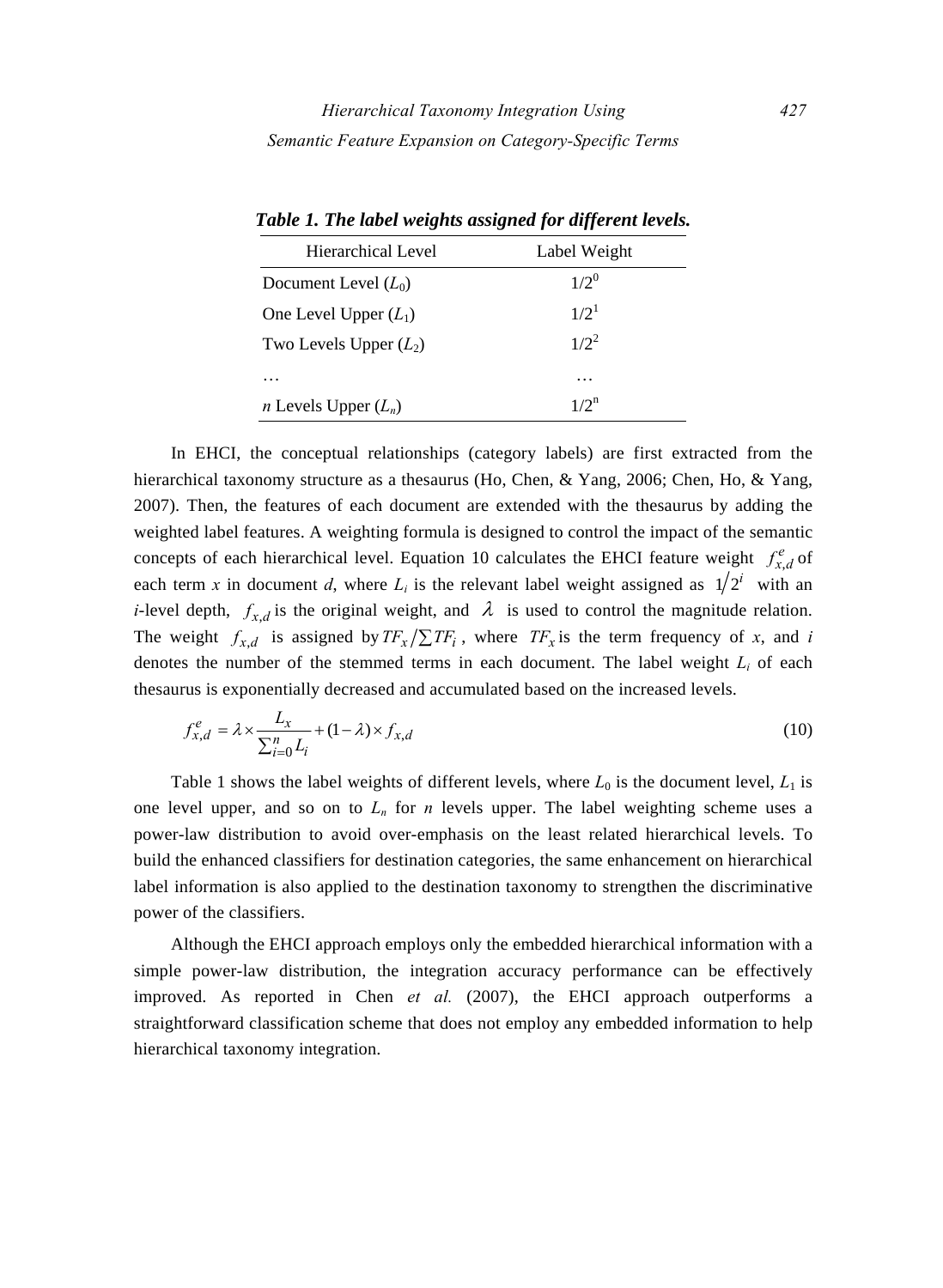#### **4. Hierarchical Taxonomy Integration with Semantic Feature Expansion**

The proposed semantic feature expansion (SFE) approach is to use extracted representative terms of a category as the implicit semantic information to help the corresponding integration process. In the following, the overall processing flow of SFE is presented first. Related approaches incorporated in the integration process are then described. Finally, the SFE approach is elaborated.

#### **4.1 Integration Process**

To apply SFE to hierarchical taxonomies, a hierarchical taxonomy integration approach (EHCI) (Ho, Chen, & Yang, 2006; Chen, Ho, & Yang, 2007) is considered as the baseline. Currently, classifiers based on the Maximum Entropy (ME) model are used because of its prominent performance in many tasks, such as natural language processing (Berger, Pietra, & Pietra, 1996) and flattened taxonomy integration (Wu, Tsai, & Hsu, 2005). Figure 2 shows the entire integration process flow of the SFE approach.



*Figure 2. The processing flow for hierarchical taxonomy integration with semantic feature expansion.*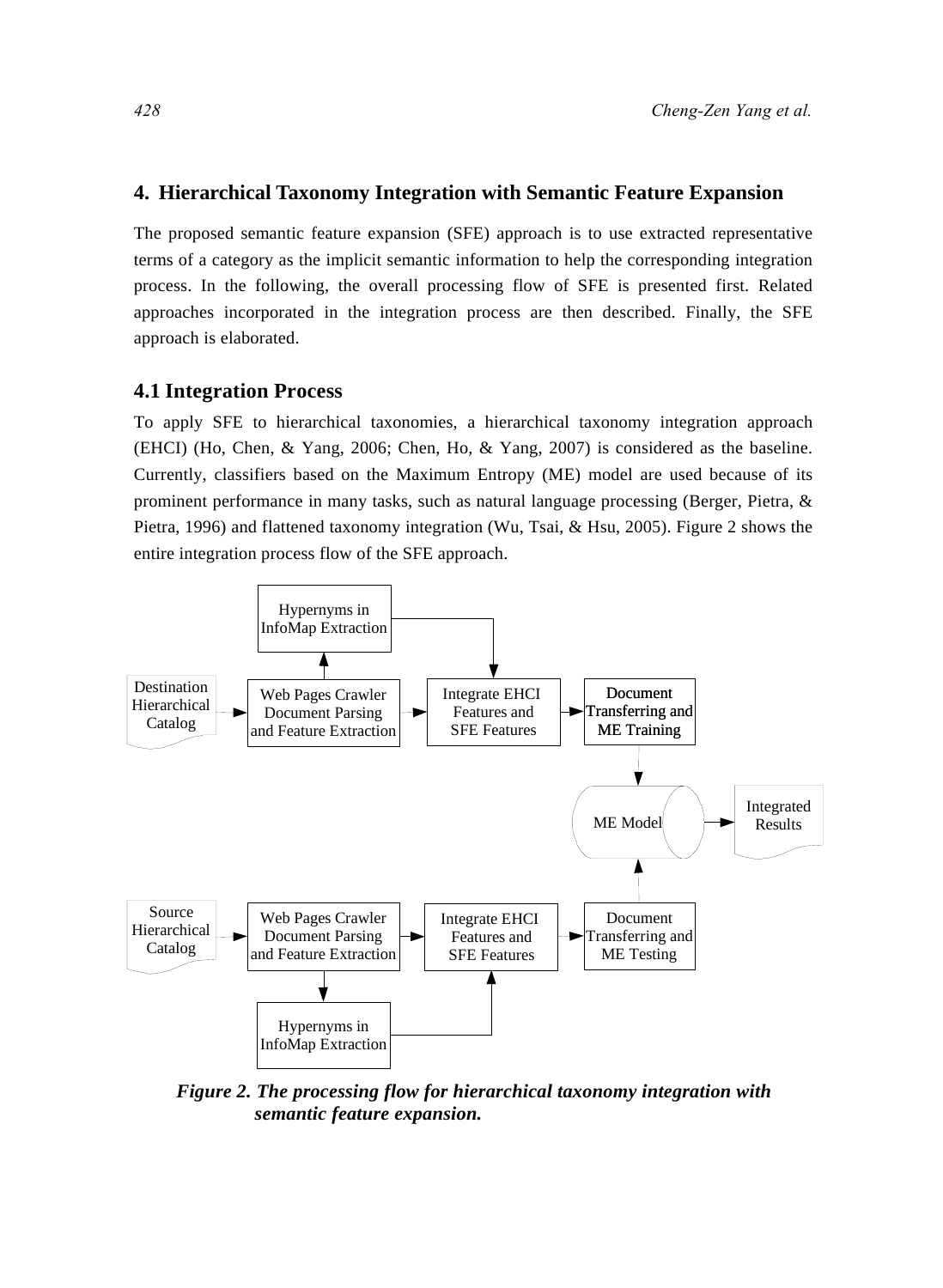## **4.2 Semantic Feature Expansion**

To further improve the integration performance, the semantic information of inter-taxonomy documents is explored in the proposed approach to perform semantic feature expansion (SFE). The main idea is to augment the feature space of each document with representative topic words. As noted in Tseng *et al.* (2006), the hypernyms of documents can be considered as the candidates of the representative topic words for the documents. Hereby, SFE adopts a similar approach to Tseng *et al.* (2006) to first select important term features from the documents and then decide the representative topic terms from hypernyms.

Since feature expansion with hypernyms intends to introduce features that are not related to the document topic, these irrelevant features need to be filtered out before the final integration work. From the aspect of improving integration accuracy, the expanded features that have little discriminative power among categories are considered to be removed. According to previous studies (Ng, Goh, & Low, 1997; Yang & Pedersen, 1997; Tseng, Lin, Chen, & Lin, 2006), although the  $\gamma^2$ -test (chi-square) method is very effective in feature selection for text classification, it cannot differentiate negatively related terms from positively related ones. For a term *t* and a category *c*, their  $\chi^2$  measure is defined as:

$$
\chi^{2}(t,c) = \frac{N \times (N_{T}^{+} \times N_{T}^{-} - N_{F}^{+} \times N_{F}^{-})^{2}}{\left(N_{T}^{+} + N_{F}^{-}\right)\left(N_{F}^{+} + N_{T}^{-}\right)\left(N_{T}^{+} + N_{F}^{+}\right)\left(N_{F}^{-} + N_{T}^{-}\right)}
$$
(11)

where *N* is the total number of the documents,  $N_T^+(N_F^+)$  is the number of the documents of category *c* (other categories) containing the term *t*, and  $N_T^-(N_F^-)$  is the number of the documents of category *c* (other categories) not containing the term *t*.

Therefore, the correlation coefficient (CC) method is suggested to filter out the negatively related terms (Ng, Goh, & Low, 1997; Tseng, Lin, Chen, & Lin, 2006). Since *N* is the same for each term, we can omit it and get the following equation to calculate the CC value for each term:

$$
CC(t,c) = \frac{(N_T^+ \times N_T^- - N_F^+ \times N_F^-)}{\sqrt{\left(N_T^+ + N_F^- \right) \left(N_F^+ + N_T^- \right) \left(N_T^+ + N_F^+ \right) \left(N_F^- + N_T^- \right)}}
$$
(12)

Since the categories in a taxonomy are in a hierarchical relationship, SFE only considers the categories of the same parent in the CC method.

Then, the five terms with the highest CC values are selected to perform semantic feature expansion. As indicated by (Ng, Goh, & Low, 1997; Tseng, Lin, Chen, & Lin, 2006), the terms selected with CC are highly representative for a category. The category-specific terms of a source category, however, may not be topic-genetic to the corresponding destination category. Therefore, SFE uses them as the basis to find more topic-indicative terms for each category.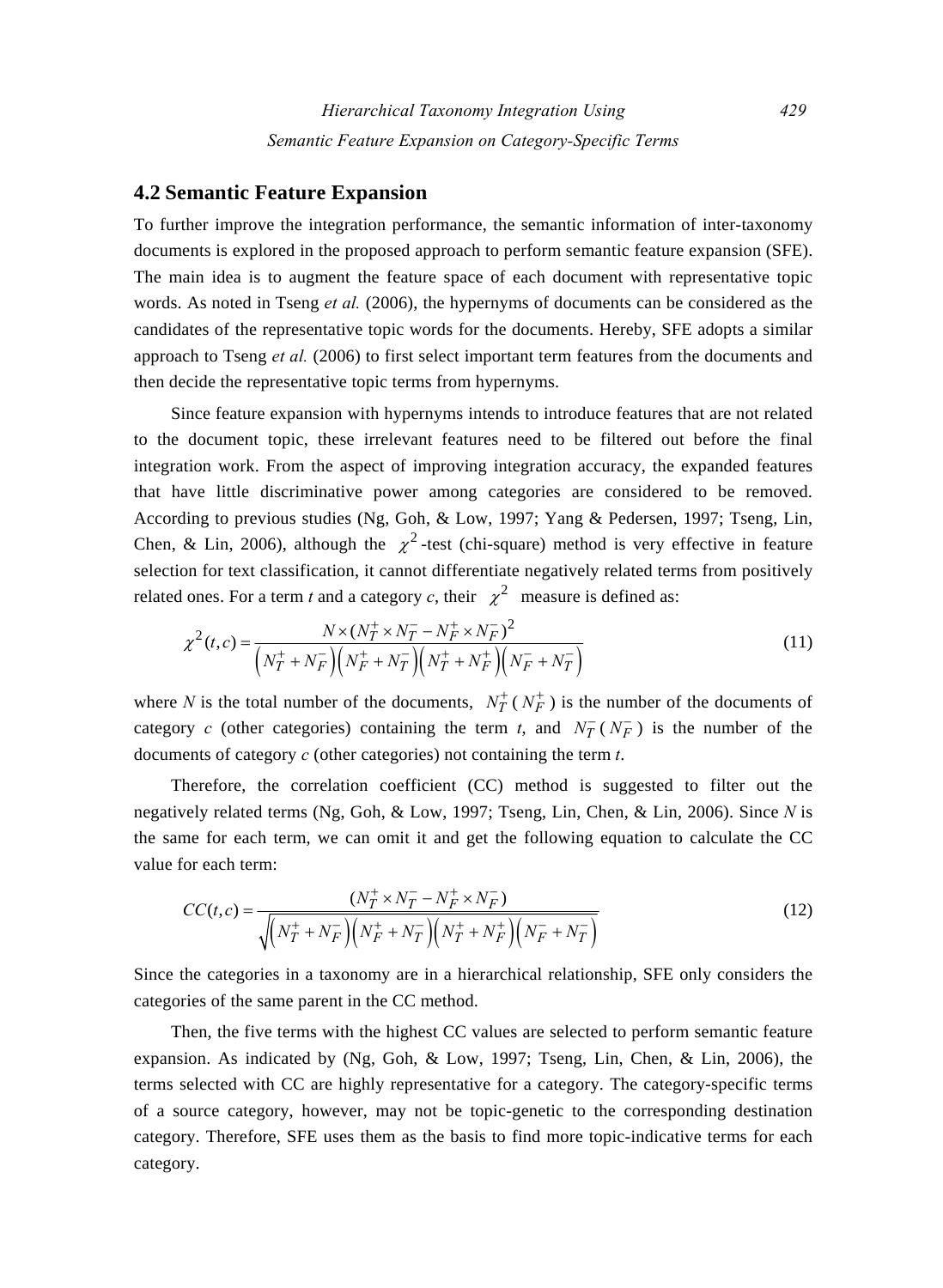Some lexical dictionaries, such as InfoMap (http://infomap.stanford.edu/) and WordNet (http://wordnet.princeton.edu/), can be used to extract the hypernyms of the category-specific terms to get the topic indicative features of a category. For example, if a category has the following five category-specific terms: *output*, *signal*, *circuit*, *input*, and *frequency*, SFE gets the following hypernyms from InfoMap: *signal*, *signaling*, *sign*, *communication*, *abstraction*, *relation*, *etc*. These hypernyms are more topic-generic than the category specific terms. Then, SFE calculates the weight  $HW_x$  of each extracted hypernym *x* by:

$$
HW_x = \frac{HF_x}{\sum_{i=1}^n HF_i}
$$
\n<sup>(13)</sup>

where  $HF_x$  is the term frequency of x, and *i* denotes the number of the hypernyms in each category.

For each document  $d_k$ , its SFE feature vector  $\mathbf{sf}_k$  is changed by extending Equation 10 as follows:

$$
\mathbf{sf}_k = \lambda \times \mathbf{l}_k + (1 - \lambda) \times [\alpha \times \mathbf{h}_k + (1 - \alpha) \times \mathbf{f}_k]
$$
\n(14)

where  $\mathbf{l}_k$  denotes the feature vector of the hierarchical thesaurus information computed from the left term of Equation 10,  $\mathbf{h}_k$  denotes the feature vector of the topic-generic terms of the category computed from Equation 13, and  $f_k$  denotes the original feature vector of the document derived from the right term of Equation 10.

#### **5. Experimental Analysis**

We have conducted experiments with real-world catalogs from Yahoo! and Google to study the performance of the SFE scheme with a Maximum Entropy classification tool from Edinburgh University (ver. 20041229) (Zhang, 2004). Two integration procedures were implemented. The baseline is ME with EHCI (EHCI-ME), and the other is ME with EHCI and SFE (SFE-ME). We measured three scores with different *λ* and *α* values: precision, recall, and *F*1 measures. Both integration directions were evaluated: from Google to Yahoo! and from Yahoo! to Google. The experimental results show that SFE-ME can effectively improve the integration performance. For recall measures, SFE-ME outperforms EHCI-ME in more than 60% of all cases. For precision measures, SFE-ME outperforms EHCI-ME in more than 90% of all cases. SFE-ME can also achieve the best recall and precision performance. For *F*<sup>1</sup> measures, SFE-ME outperforms EHCI-ME in nearly 95% of all the cases. The experimental results are detailed in the following.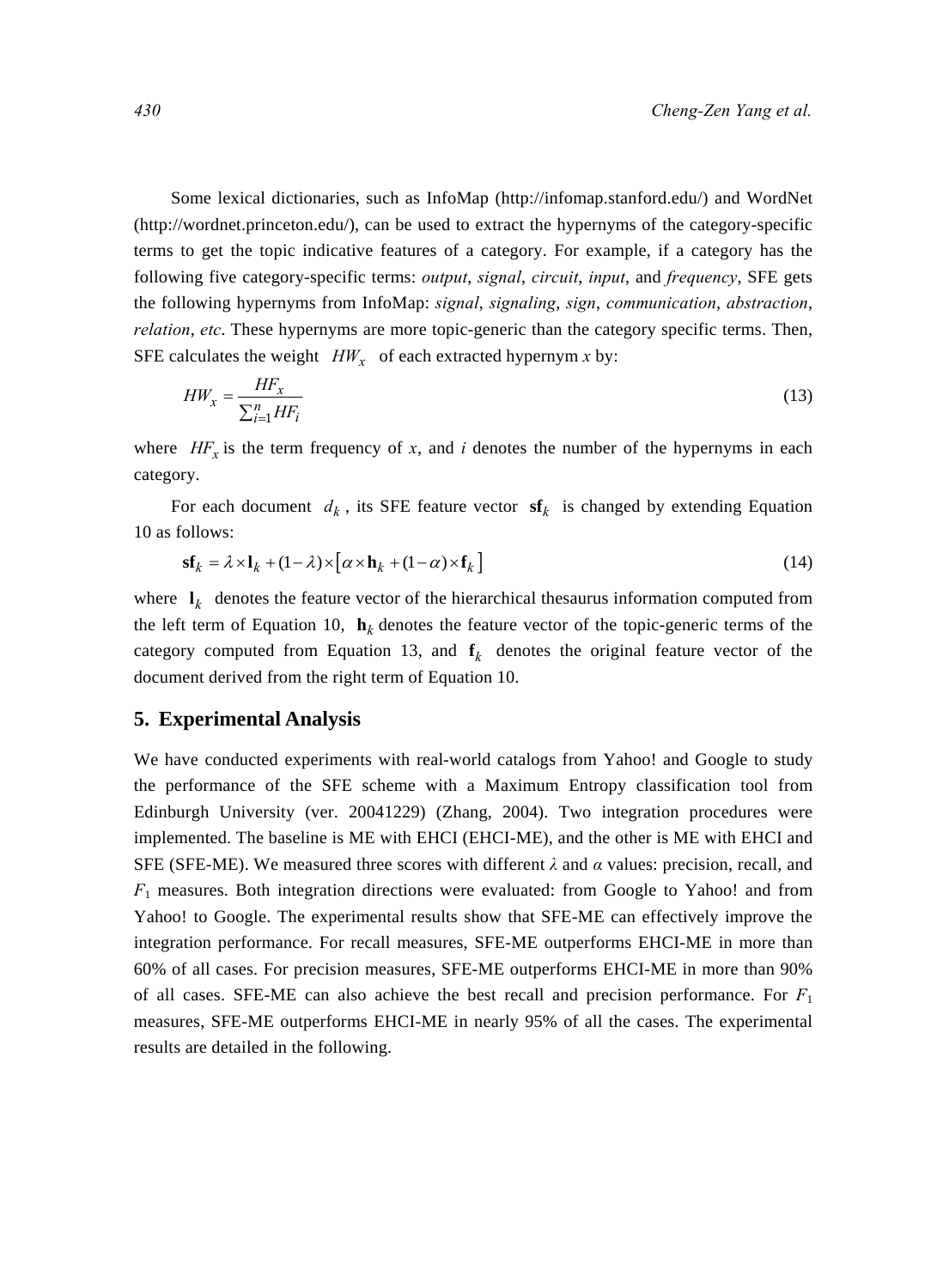#### **5.1 Data Sets**

In the experiments, five directories from Yahoo! and Google were extracted to form two experimental taxonomies (Y and G). Table 2 shows these directories and the number of the extracted documents after ignoring the documents that could not be retrieved. As in previous studies (Agrawal & Srikan, 2001; Sarawagi, Chakrabarti, & Godbole, 2003; Ho, Chen, & Yang, 2006), the documents appearing in only one category were used as the training data  $(|Y-G|$  and  $|G-Y|$ ), and the common documents were used as the testing data (|Y Test| and |G Test|). Since some documents may appear in more than one category in a taxonomy, |Y Test| is slightly different from |G Test|. For simplicity consideration, the level of each hierarchy was controlled to be at most three in the experiments. If the number of the documents of a certain subcategory was less than 10, the subcategory would be merged upward to its parent category.

| Category      | Google              |       | $ G-Y $ G Class G Test |      | Yahoo!                     |       | $ Y-G $ $ Y Class $ $ Y Test $ |      |
|---------------|---------------------|-------|------------------------|------|----------------------------|-------|--------------------------------|------|
| Autos         | $/autos/$           | 1096  | 12                     | 427  | /automotive/               | 1681  | 24                             | 436  |
| <b>Movies</b> | /movies/            | 5188  | 26                     | 1422 | /movies Film/ $7255$       |       | 27                             | 1344 |
|               | Outdoors/outdoors/  | 2396  | 16                     | 208  | /outdoors/ $\dots$         | 1579  | 19                             | 210  |
| Photo         | /photography/ $615$ |       | 9                      | 235  | /photography/ $\dots$ 1304 |       | 23                             | 218  |
|               | Software /software/ | 5829  | 27                     | 641  | /software/                 | 1876  | 25                             | 691  |
| Total         |                     | 15124 | 90                     | 2932 |                            | 13695 | 108                            | 2918 |

*Table 2. The experimental categories and the numbers of documents.* 

Before the integration, we used the stopword list in Frakes and Baeza-Yates (1992) to remove the stopwords, and the Porter algorithm (Porter, 1980) for stemming. In the integration process, we allow that each source document  $d<sub>x</sub>$  can be integrated into multiple destination categories (one-to-many) as we find in real-world taxonomies. Different  $\lambda$  values from 0.1 to 1.0 were applied to the source taxonomy ( $\lambda$ <sub>s</sub>) and the destination taxonomy ( $\lambda$ <sub>d</sub>). To both taxonomies, the same  $\alpha$  value ranging from 0.1 to 1.0 was applied for semantic feature expansion. The lexical dictionary used in the experiments was InfoMap to get hypernyms. As reported in Tseng *et al.* (2006), we believe that WordNet will result in similar hypernym performance.

In the experiments, we measured the integration performance of EHCI-ME and SFE-ME in six scores: macro-averaged recall (MaR), micro-averaged recall (MiR), macro-averaged precision (MaP), micro-averaged precision (MiP), macro-averaged  $F_1$  measure (MaF), and micro-averaged  $F_1$  measure (MiF). The standard  $F_1$  measure is defined as the harmonic mean of recall and precision:  $F_1 = 2rp/r + p$ , where recall is computed as

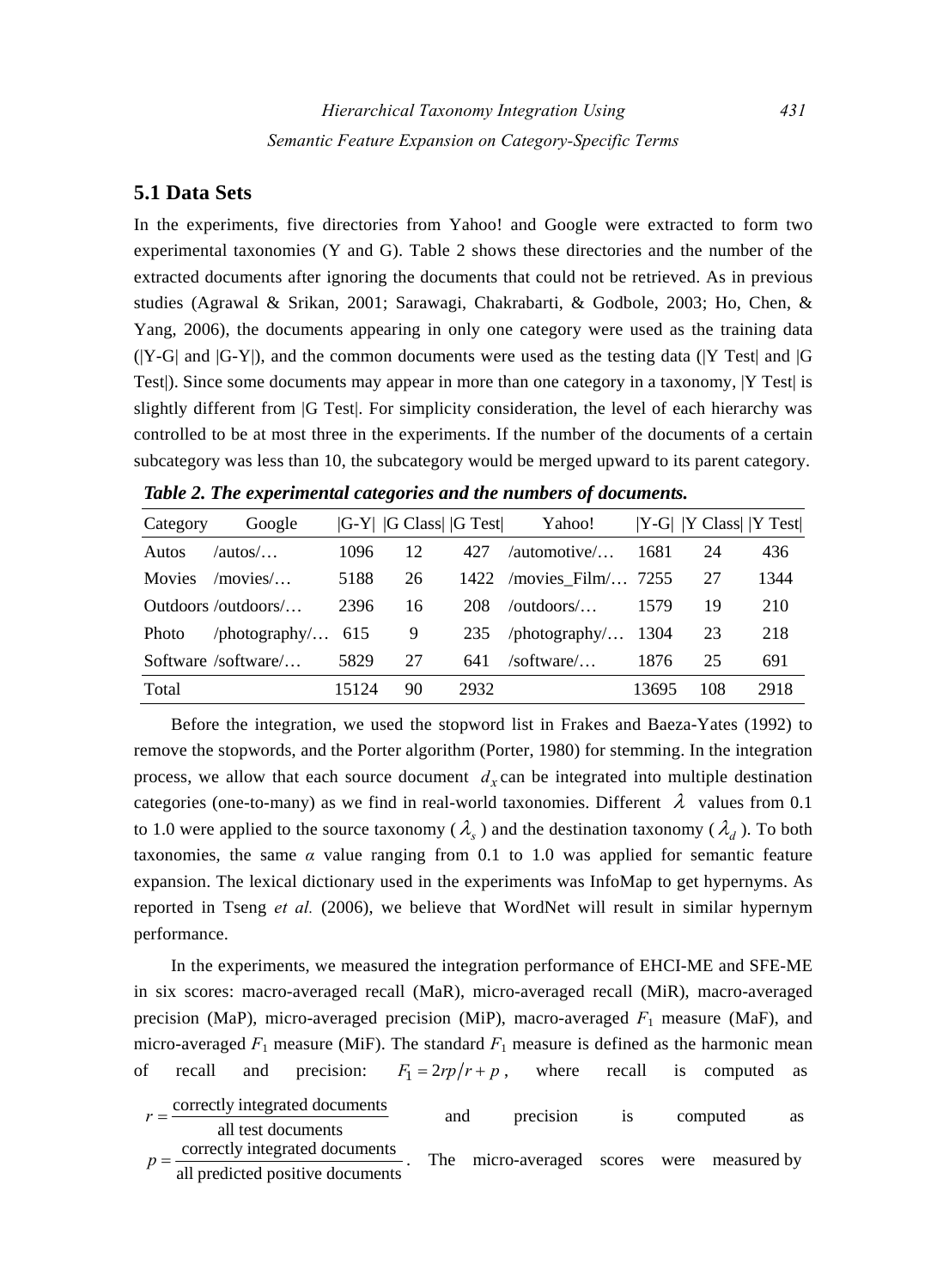computing the scores globally over all categories in five directories. The macro-averaged scores were measured by first computing the scores for each individual category, then averaging these scores. The recall measures are used to reflect the traditional performance measurements on integration accuracy. The precision measures show the degrees of false integration. The standard  $F_1$  measures show the compromised scores between recall and precision.

#### **5.2 Experimental Results and Discussion**

Although we have measured the integration performance with different  $\lambda$  values, this paper only lists part of the results in five different  $\lambda_d$  values, which are 0.1, 0.3, 0.5, 0.7, and 0.9. Considering *α*, we have also measured the integration performance with different values ranging from 0.1 to 1.0. When  $\alpha$  is between 0.1 and 0.4, SFE-ME is superior to EHCI-ME. For different integration directions, we found that the optimal *α* value may be also different. Here, we only report two cases,  $\alpha = 0.4$  for integrating documents from Google to Yahoo! and  $\alpha =$ 0.1 for integrating documents from Yahoo! to Google, in which the SFE approach can show its effectiveness.

Table 3 and Table 4 show the macro-averaged and micro-averaged recall results of EHCI-ME and SFE-ME. The macro-averaged and micro-averaged precision results of EHCI-ME and SFE-ME are listed in Table 5 and Table 6. In Table 7 and Table 8, the macro-averaged and micro-averaged  $F_1$  measure results of EHCI-ME and SFE-ME are listed, respectively.

From Table 3 (a), we can notice that SFE-ME is superior to EHCI-ME in more than 75% of all MaR scores for the integrations from Google to Yahoo!. Although Table 3 (b) shows that SFE-ME can only achieve nearly 40% improvements for the integration from Yahoo! to Google, SFE-ME has consistent MaR performance. Two reasons cause this lower-than-average MaR performance. First, the recall performance of SFE-ME is not as good as EHCI-ME for categories with few positive examples in the Y→G integration process. This can be justified from the superior MiR performance of SFE-ME. Second, the  $\lambda_d$  weight increasingly mitigates the improvements of SFE in the MaR measures of SFE-ME in a consistent way in the Y→G integration process. The MiR performance of SFE-ME also has the similar mitigation.

From Table 3, we can also notice that SFE-ME achieves the best MaR of 0.8935 when  $\lambda<sub>s</sub> = 0.1$  and  $\lambda<sub>d</sub> = 0.1$  for the G→Y integration process. Although Table 3 (b) shows that EHCI-ME achieves the best MaR for the  $Y \rightarrow G$  integration process, SFE-ME indeed achieves higher MaR of 0.9501 in our experiment while  $\lambda_s = 0.1, \lambda_d = 0.1$ , and  $\alpha = 0.4$ .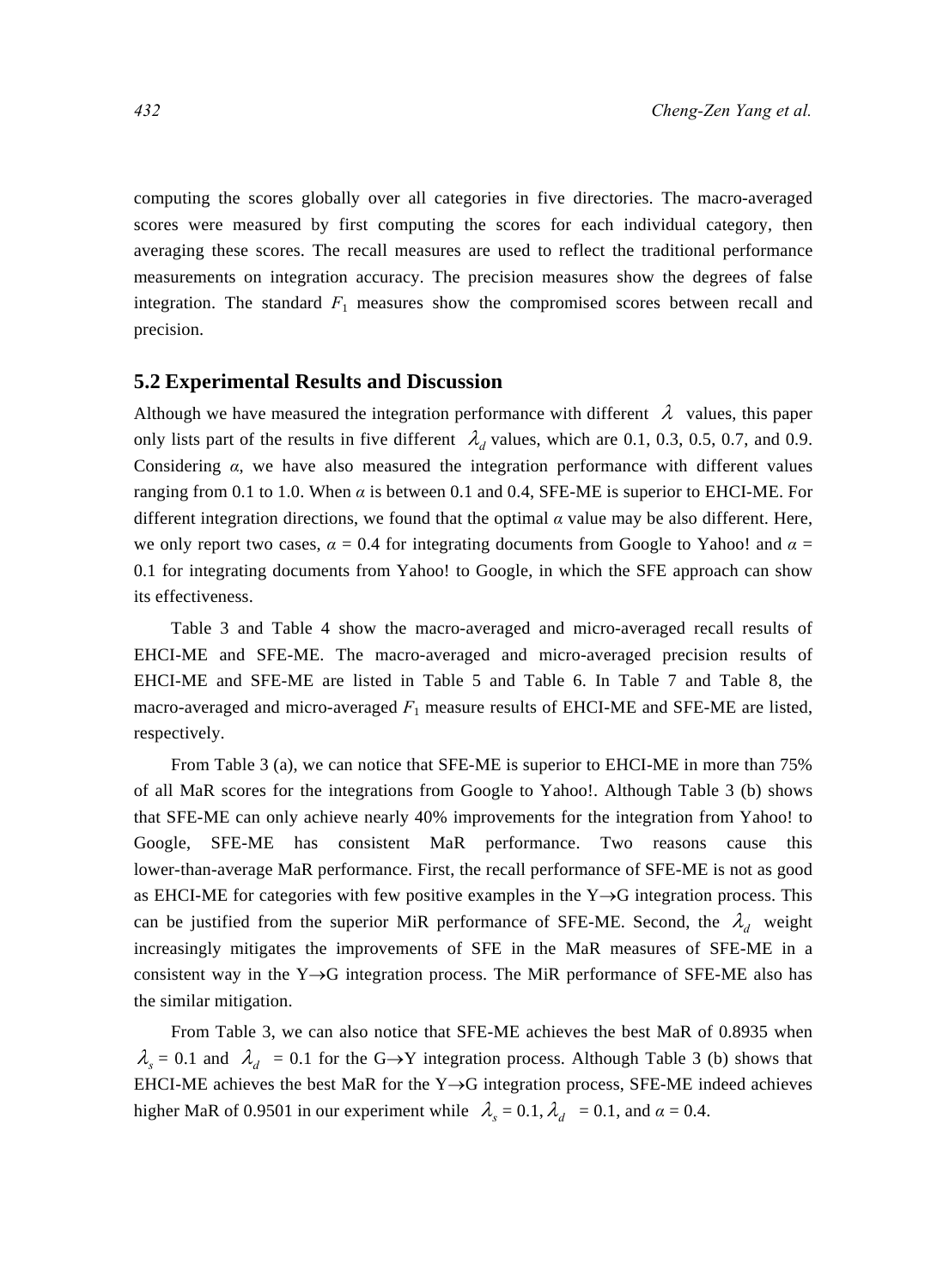|                                  |        |        | <b>EHCI-ME</b> |        |        | SFE-ME ( $\alpha$ = 0.4) |        |        |        |        |  |
|----------------------------------|--------|--------|----------------|--------|--------|--------------------------|--------|--------|--------|--------|--|
| $\lambda_d$<br>$\lambda_{\rm s}$ | 0.10   | 0.30   | 0.50           | 0.70   | 0.90   | 0.10                     | 0.30   | 0.50   | 0.70   | 0.90   |  |
| 0.10                             | 0.8023 | 0.7419 | 0.7320         | 0.7334 | 0.7175 | 0.8935                   | 0.8618 | 0.8500 | 0.8489 | 0.8678 |  |
| 0.20                             | 0.7636 | 0.7342 | 0.7274         | 0.7331 | 0.7192 | 0.7867                   | 0.7845 | 0.7769 | 0.7742 | 0.7950 |  |
| 0.30                             | 0.7481 | 0.7336 | 0.7315         | 0.7333 | 0.7210 | 0.7347                   | 0.7501 | 0.7511 | 0.7476 | 0.7539 |  |
| 0.40                             | 0.7422 | 0.7329 | 0.7283         | 0.7313 | 0.7197 | 0.7185                   | 0.7367 | 0.7403 | 0.7374 | 0.7398 |  |
| 0.50                             | 0.7362 | 0.7299 | 0.7272         | 0.7301 | 0.7204 | 0.7085                   | 0.7310 | 0.7340 | 0.7337 | 0.7346 |  |
| 0.60                             | 0.7317 | 0.7261 | 0.7262         | 0.7292 | 0.7207 | 0.7081                   | 0.7284 | 0.7338 | 0.7338 | 0.7338 |  |
| 0.70                             | 0.7262 | 0.7242 | 0.7233         | 0.7263 | 0.7191 | 0.6941                   | 0.7227 | 0.7333 | 0.7338 | 0.7338 |  |
| 0.80                             | 0.7231 | 0.7205 | 0.7232         | 0.7253 | 0.7235 | 0.6922                   | 0.7208 | 0.7277 | 0.7304 | 0.7338 |  |
| 0.90                             | 0.7192 | 0.7205 | 0.7191         | 0.7262 | 0.7243 | 0.6922                   | 0.7146 | 0.7224 | 0.7275 | 0.7304 |  |
| 1.00                             | 0.7186 | 0.7200 | 0.7181         | 0.7216 | 0.7211 | 0.7020                   | 0.7138 | 0.7214 | 0.7223 | 0.7243 |  |

*Table 3. The macro-averaged recall (MaR) measures of EHCI-ME and SFE-ME.* 

(a) The results of the integration from Google to Yahoo!

|                                  |        |        | <b>EHCI-ME</b> |        |        | SFE-ME ( $\alpha$ = 0.1) |        |        |        |        |  |
|----------------------------------|--------|--------|----------------|--------|--------|--------------------------|--------|--------|--------|--------|--|
| $\lambda_d$<br>$\lambda_{\rm s}$ | 0.10   | 0.30   | 0.50           | 0.70   | 0.90   | 0.10                     | 0.30   | 0.50   | 0.70   | 0.90   |  |
| 0.10                             | 0.9022 | 0.7937 | 0.8287         | 0.8312 | 0.8290 | 0.8833                   | 0.8285 | 0.8165 | 0.8079 | 0.8059 |  |
| 0.20                             | 0.8798 | 0.7817 | 0.8205         | 0.8258 | 0.8242 | 0.8514                   | 0.8261 | 0.8138 | 0.8124 | 0.8069 |  |
| 0.30                             | 0.8294 | 0.7787 | 0.8185         | 0.8254 | 0.8228 | 0.8394                   | 0.8240 | 0.8138 | 0.8117 | 0.8059 |  |
| 0.40                             | 0.8256 | 0.7777 | 0.8177         | 0.8269 | 0.8214 | 0.8357                   | 0.8237 | 0.8144 | 0.8121 | 0.8079 |  |
| 0.50                             | 0.8200 | 0.7769 | 0.8169         | 0.8226 | 0.8201 | 0.8350                   | 0.8237 | 0.8141 | 0.8124 | 0.8090 |  |
| 0.60                             | 0.8180 | 0.7761 | 0.8169         | 0.8223 | 0.8217 | 0.8357                   | 0.8233 | 0.8141 | 0.8127 | 0.8097 |  |
| 0.70                             | 0.8165 | 0.7771 | 0.8198         | 0.8212 | 0.8204 | 0.8350                   | 0.8233 | 0.8144 | 0.8127 | 0.8100 |  |
| 0.80                             | 0.8162 | 0.7768 | 0.8157         | 0.8205 | 0.8189 | 0.8350                   | 0.8233 | 0.8151 | 0.8131 | 0.8107 |  |
| 0.90                             | 0.8161 | 0.7735 | 0.8103         | 0.8184 | 0.8157 | 0.8340                   | 0.8230 | 0.8151 | 0.8138 | 0.8117 |  |
| 1.00                             | 0.8202 | 0.8585 | 0.8640         | 0.8638 | 0.8633 | 0.8449                   | 0.8425 | 0.8367 | 0.8367 | 0.8360 |  |

(b) The results of the integration from Yahoo! to Google

From table 4, we can notice that SFE-ME is superior to EHCI-ME in more than 60% of all MiR scores for the  $G \rightarrow Y$  integration process and in nearly 75% of all MiR scores for the Y→G integration process. Among these cases, SFE-ME can achieve the best G→Y MiR of 0.9301 and the best Y→G MiR of 0.9055 when  $\lambda_s = 0.1$  and  $\lambda_d = 0.1$ . When  $\lambda_d = 0.1$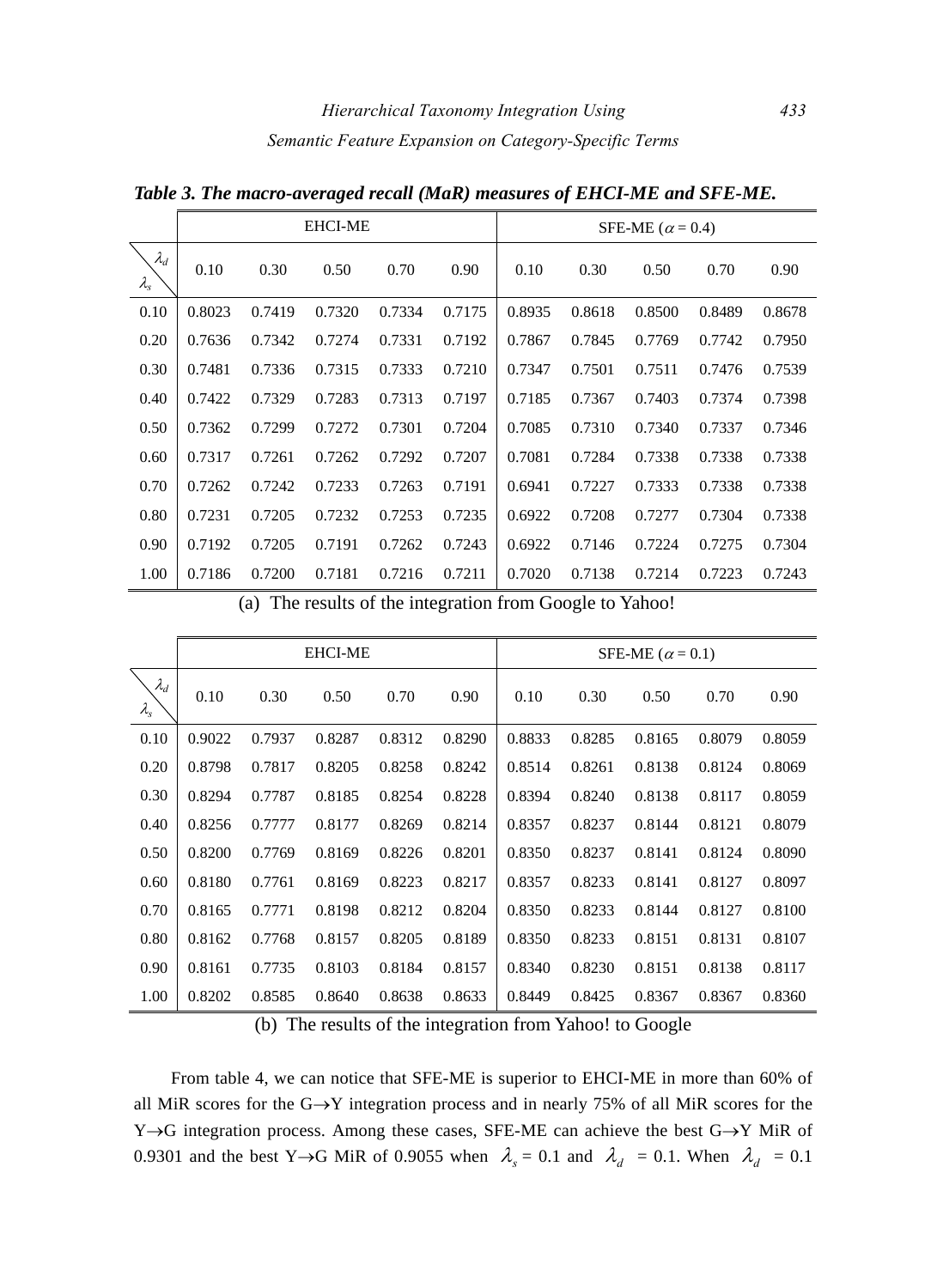and  $\lambda$ <sub>s</sub> ≥ 0.3, EHCI-ME outperforms SFE-ME for both MaR and MiR in the G $\rightarrow$ Y integration process. Considering the  $\lambda_d$  influences of Google's hierarchical thesaurus information shown in Table 3 (b), the experimental results suggest that over-emphasizing the weight of Google's hierarchical thesaurus information will impair the effectiveness of SFE.

|                              |        |        | <b>EHCI-ME</b> |        |        | SFE-ME ( $\alpha$ = 0.4) |        |        |        |        |  |
|------------------------------|--------|--------|----------------|--------|--------|--------------------------|--------|--------|--------|--------|--|
| $\lambda_d$<br>$\lambda_{s}$ | 0.10   | 0.30   | 0.50           | 0.70   | 0.90   | 0.10                     | 0.30   | 0.50   | 0.70   | 0.90   |  |
| 0.10                         | 0.8561 | 0.7999 | 0.7873         | 0.7945 | 0.7718 | 0.9301                   | 0.9096 | 0.8972 | 0.8969 | 0.9109 |  |
| 0.20                         | 0.8174 | 0.7807 | 0.7770         | 0.7934 | 0.7732 | 0.8369                   | 0.8400 | 0.8325 | 0.8133 | 0.8284 |  |
| 0.30                         | 0.7989 | 0.7797 | 0.7787         | 0.7907 | 0.7746 | 0.7838                   | 0.8030 | 0.8058 | 0.7921 | 0.7962 |  |
| 0.40                         | 0.7921 | 0.7797 | 0.7777         | 0.7873 | 0.7742 | 0.7698                   | 0.7831 | 0.7917 | 0.7835 | 0.7849 |  |
| 0.50                         | 0.7866 | 0.7787 | 0.7773         | 0.7862 | 0.7746 | 0.7640                   | 0.7804 | 0.7821 | 0.7814 | 0.7825 |  |
| 0.60                         | 0.7801 | 0.7773 | 0.7770         | 0.7859 | 0.7742 | 0.7650                   | 0.7790 | 0.7818 | 0.7818 | 0.7818 |  |
| 0.70                         | 0.7780 | 0.7766 | 0.7760         | 0.7831 | 0.7739 | 0.7585                   | 0.7756 | 0.7814 | 0.7818 | 0.7818 |  |
| 0.80                         | 0.7763 | 0.7739 | 0.7760         | 0.7828 | 0.7763 | 0.7575                   | 0.7746 | 0.7780 | 0.7790 | 0.7818 |  |
| 0.90                         | 0.7736 | 0.7739 | 0.7732         | 0.7831 | 0.7766 | 0.7575                   | 0.7715 | 0.7760 | 0.7777 | 0.7790 |  |
| 1.00                         | 0.7729 | 0.7736 | 0.7725         | 0.7801 | 0.7749 | 0.7619                   | 0.7715 | 0.7753 | 0.7753 | 0.7766 |  |

*Table 4. The micro-averaged recall (MiR) measures of EHCI-ME and SFE-ME.* 

(a) The results of the integration from Google to Yahoo!

|                                      |        |        | <b>EHCI-ME</b> |        |        | SFE-ME ( $\alpha$ = 0.1) |        |        |        |        |  |
|--------------------------------------|--------|--------|----------------|--------|--------|--------------------------|--------|--------|--------|--------|--|
| $\mathcal{A}_d$<br>$\lambda_{\rm s}$ | 0.10   | 0.30   | 0.50           | 0.70   | 0.90   | 0.10                     | 0.30   | 0.50   | 0.70   | 0.90   |  |
| 0.10                                 | 0.8952 | 0.8620 | 0.8535         | 0.8559 | 0.8545 | 0.9055                   | 0.8713 | 0.8699 | 0.8696 | 0.8679 |  |
| 0.20                                 | 0.8709 | 0.8504 | 0.8490         | 0.8535 | 0.8538 | 0.8768                   | 0.8590 | 0.8572 | 0.8613 | 0.8610 |  |
| 0.30                                 | 0.8613 | 0.8480 | 0.8487         | 0.8538 | 0.8535 | 0.8651                   | 0.8555 | 0.8538 | 0.8579 | 0.8548 |  |
| 0.40                                 | 0.8583 | 0.8473 | 0.8477         | 0.8545 | 0.8531 | 0.8610                   | 0.8552 | 0.8542 | 0.8572 | 0.8528 |  |
| 0.50                                 | 0.8524 | 0.8470 | 0.8473         | 0.8528 | 0.8528 | 0.8596                   | 0.8548 | 0.8528 | 0.8552 | 0.8446 |  |
| 0.60                                 | 0.8501 | 0.8466 | 0.8473         | 0.8531 | 0.8535 | 0.8593                   | 0.8559 | 0.8524 | 0.8531 | 0.8442 |  |
| 0.70                                 | 0.8473 | 0.8473 | 0.8504         | 0.8524 | 0.8531 | 0.8579                   | 0.8555 | 0.8514 | 0.8453 | 0.8439 |  |
| 0.80                                 | 0.8470 | 0.8470 | 0.8483         | 0.8521 | 0.8524 | 0.8572                   | 0.8552 | 0.8483 | 0.8432 | 0.8425 |  |
| 0.90                                 | 0.8466 | 0.8459 | 0.8442         | 0.8514 | 0.8511 | 0.8562                   | 0.8548 | 0.8473 | 0.8429 | 0.8425 |  |
| 1.00                                 | 0.8518 | 0.8562 | 0.8624         | 0.8627 | 0.8620 | 0.8552                   | 0.8545 | 0.8463 | 0.8425 | 0.8418 |  |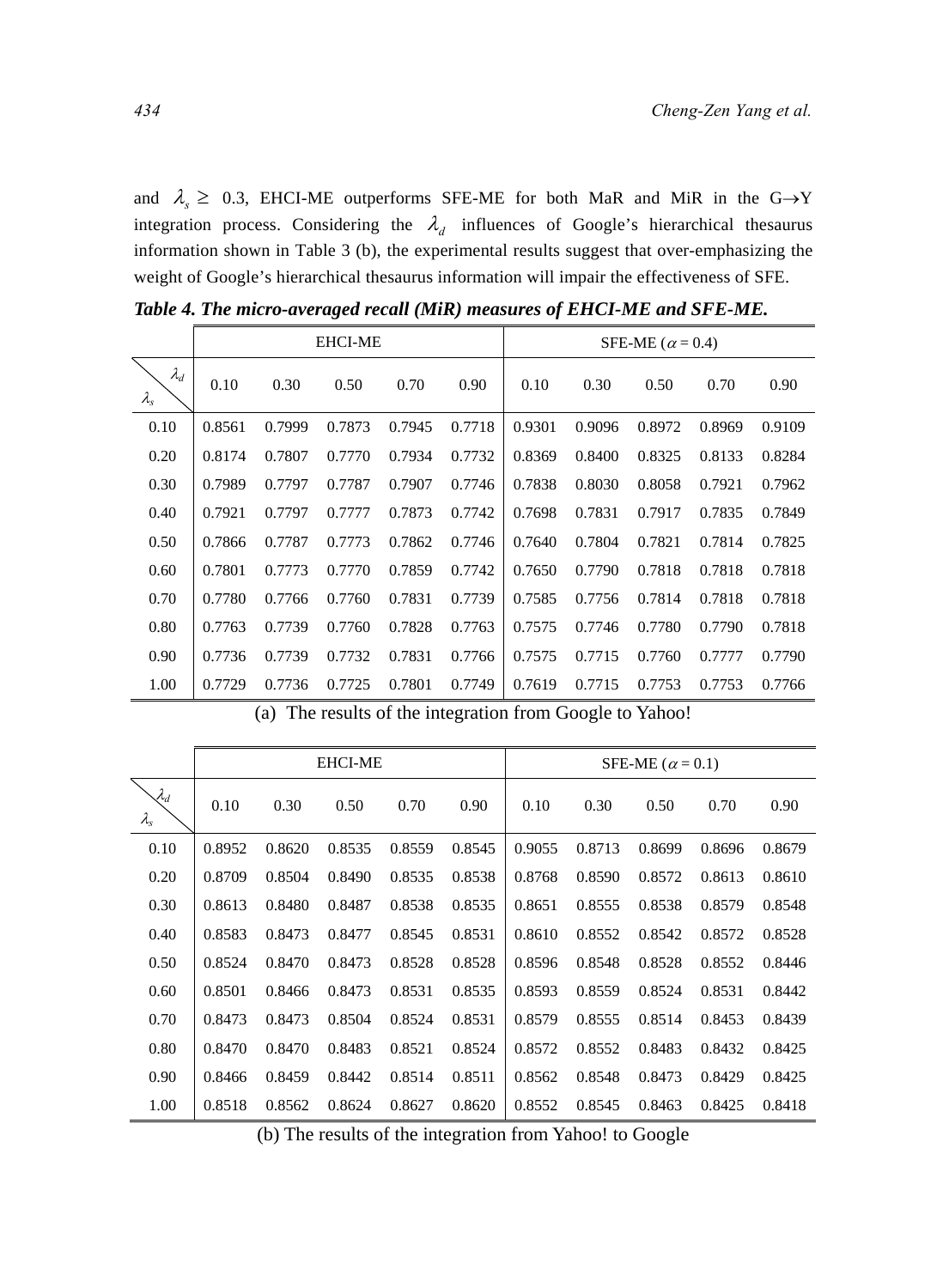From Table 5, we can notice that SFE-ME is superior to EHCI-ME in more than 80% of all MaP for the G→Y integration process, and in all cases for the Y→G integration process. In addition, SFE-ME achieves the best G→Y MaP of 0.6662 when  $\lambda_s = 1.0$  and  $\lambda_d = 0.1$ , and the best Y→G MaP of 0.4663 when  $\lambda_s = 0.7$  and  $\lambda_d = 0.9$ .

|                                  |        |        | <b>EHCI-ME</b> |        |        | SFE-ME ( $\alpha$ = 0.4) |        |        |        |        |  |
|----------------------------------|--------|--------|----------------|--------|--------|--------------------------|--------|--------|--------|--------|--|
| $\lambda_d$<br>$\lambda_{\rm s}$ | 0.10   | 0.30   | 0.50           | 0.70   | 0.90   | 0.10                     | 0.30   | 0.50   | 0.70   | 0.90   |  |
| 0.10                             | 0.1936 | 0.3273 | 0.3356         | 0.3426 | 0.3425 | 0.2122                   | 0.2980 | 0.3139 | 0.3158 | 0.3557 |  |
| 0.20                             | 0.3491 | 0.3482 | 0.3475         | 0.3459 | 0.3559 | 0.3664                   | 0.3696 | 0.3572 | 0.3477 | 0.3510 |  |
| 0.30                             | 0.3890 | 0.3537 | 0.3486         | 0.3460 | 0.3547 | 0.4707                   | 0.3960 | 0.3793 | 0.3523 | 0.3486 |  |
| 0.40                             | 0.4090 | 0.3613 | 0.3497         | 0.3482 | 0.3543 | 0.5794                   | 0.4137 | 0.3797 | 0.3723 | 0.3531 |  |
| 0.50                             | 0.4253 | 0.3657 | 0.3515         | 0.3521 | 0.3560 | 0.6279                   | 0.4649 | 0.3971 | 0.3778 | 0.3552 |  |
| 0.60                             | 0.4373 | 0.3734 | 0.3565         | 0.3588 | 0.3603 | 0.6613                   | 0.4918 | 0.4192 | 0.3556 | 0.3624 |  |
| 0.70                             | 0.4455 | 0.3811 | 0.3611         | 0.3681 | 0.3655 | 0.6600                   | 0.5592 | 0.4397 | 0.3663 | 0.3916 |  |
| 0.80                             | 0.4532 | 0.3876 | 0.3686         | 0.3735 | 0.3559 | 0.6607                   | 0.6403 | 0.4872 | 0.3876 | 0.3333 |  |
| 0.90                             | 0.4548 | 0.3904 | 0.3747         | 0.3853 | 0.3607 | 0.6636                   | 0.6543 | 0.5738 | 0.4321 | 0.3548 |  |
| 1.00                             | 0.4565 | 0.4125 | 0.3862         | 0.4070 | 0.3625 | 0.6662                   | 0.6575 | 0.5955 | 0.5043 | 0.4304 |  |

*Table 5. The macro-averaged precision (MaP) measures of EHCI-ME and SFE-ME.* 

|  | (a) The results of the integration from Google to Yahoo! |  |  |  |
|--|----------------------------------------------------------|--|--|--|
|  |                                                          |  |  |  |

|                                  |        |        | <b>EHCI-ME</b> |        |        | SFE-ME ( $\alpha$ = 0.1) |        |        |        |        |  |
|----------------------------------|--------|--------|----------------|--------|--------|--------------------------|--------|--------|--------|--------|--|
| $\lambda_d$<br>$\lambda_{\rm s}$ | 0.10   | 0.30   | 0.50           | 0.70   | 0.90   | 0.10                     | 0.30   | 0.50   | 0.70   | 0.90   |  |
| 0.10                             | 0.0565 | 0.1643 | 0.1952         | 0.1985 | 0.2004 | 0.0969                   | 0.3236 | 0.3816 | 0.4159 | 0.4198 |  |
| 0.20                             | 0.0963 | 0.1969 | 0.2090         | 0.2070 | 0.2090 | 0.1744                   | 0.3439 | 0.3997 | 0.4362 | 0.4498 |  |
| 0.30                             | 0.1171 | 0.2047 | 0.2080         | 0.2097 | 0.2120 | 0.2051                   | 0.3566 | 0.4041 | 0.4470 | 0.4575 |  |
| 0.40                             | 0.1279 | 0.2050 | 0.2085         | 0.2100 | 0.2126 | 0.2190                   | 0.3749 | 0.4083 | 0.4510 | 0.4640 |  |
| 0.50                             | 0.1345 | 0.2032 | 0.2096         | 0.2105 | 0.2145 | 0.2231                   | 0.3785 | 0.4100 | 0.4525 | 0.4642 |  |
| 0.60                             | 0.1375 | 0.2034 | 0.2104         | 0.2100 | 0.2164 | 0.2273                   | 0.3827 | 0.4106 | 0.4544 | 0.4646 |  |
| 0.70                             | 0.1375 | 0.2042 | 0.2128         | 0.2106 | 0.2153 | 0.2318                   | 0.3854 | 0.4120 | 0.4551 | 0.4663 |  |
| 0.80                             | 0.1378 | 0.2052 | 0.2138         | 0.2109 | 0.2149 | 0.2354                   | 0.3854 | 0.4132 | 0.4555 | 0.4651 |  |
| 0.90                             | 0.1382 | 0.2055 | 0.2132         | 0.2102 | 0.2121 | 0.2366                   | 0.3840 | 0.4147 | 0.4534 | 0.4636 |  |
| 1.00                             | 0.1018 | 0.1012 | 0.1024         | 0.1019 | 0.1017 | 0.1661                   | 0.1797 | 0.1847 | 0.1876 | 0.1881 |  |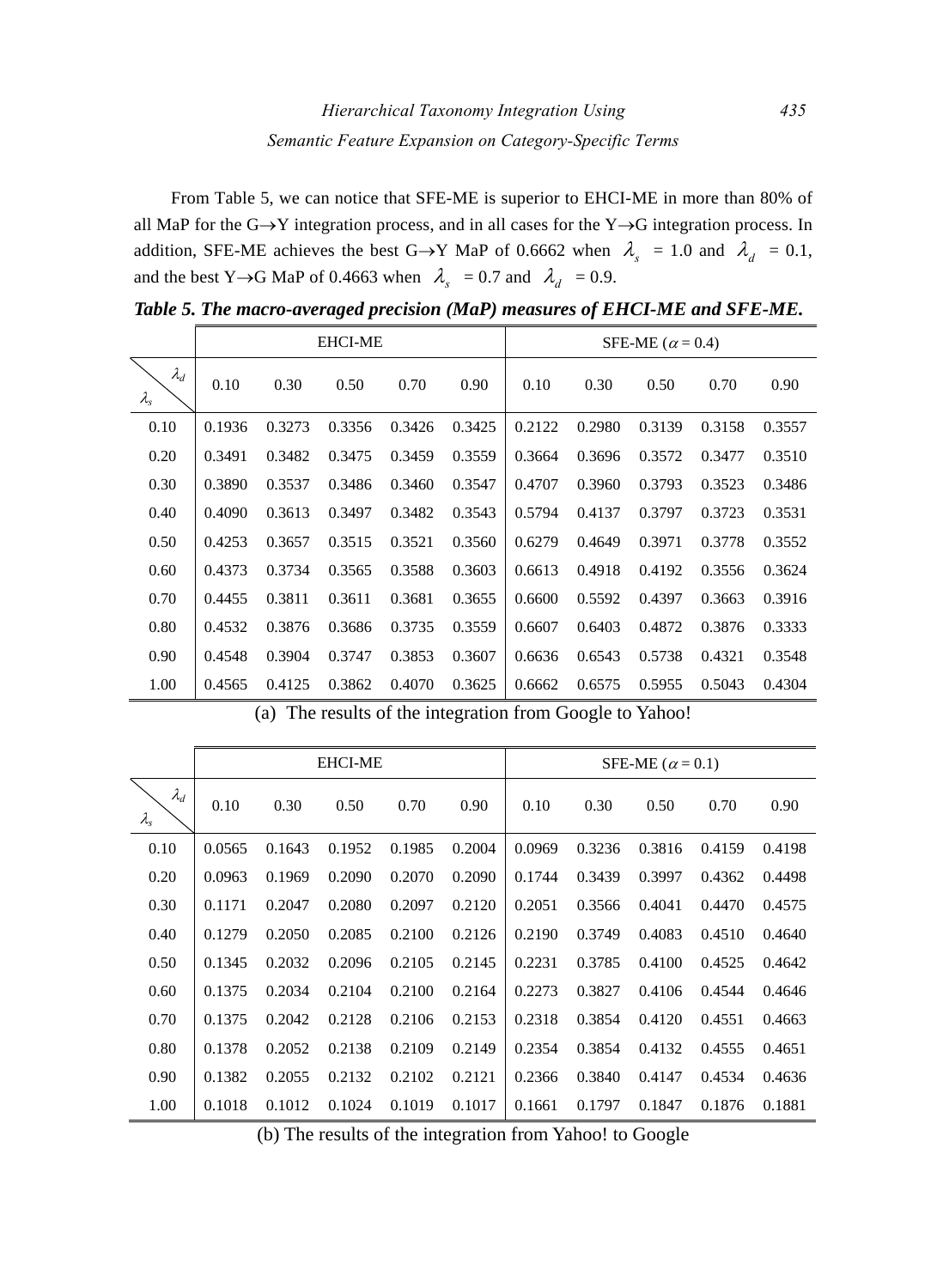From Table 6, SFE-ME achieves the best G→Y MiP of 0.6078 when  $\lambda_s = 0.9$  and  $\lambda_d$ = 0.1, and the best Y→G MiP of 0.2988 when  $\lambda_s$  = 0.7 and  $\lambda_d$  = 0.9. In addition, SFE-ME achieves MiP improvements in 90% of all cases for the G→Y integration process and in all cases for the Y $\rightarrow$ G integration process. These results show that the number of incorrectly integrated documents in SFE-ME is much lower. With high precision performance, SFE-ME may reduce a lot of time for users in manually verifying the integration correctness.

|                              |        |        | <b>EHCI-ME</b> |        |        | SFE-ME ( $\alpha$ = 0.4) |        |        |        |        |  |
|------------------------------|--------|--------|----------------|--------|--------|--------------------------|--------|--------|--------|--------|--|
| $\lambda_d$<br>$\lambda_{s}$ | 0.10   | 0.30   | 0.50           | 0.70   | 0.90   | 0.10                     | 0.30   | 0.50   | 0.70   | 0.90   |  |
| 0.10                         | 0.1156 | 0.2504 | 0.2715         | 0.2740 | 0.2817 | 0.1205                   | 0.2835 | 0.3099 | 0.2782 | 0.3687 |  |
| 0.20                         | 0.2253 | 0.3018 | 0.2947         | 0.2822 | 0.3080 | 0.1569                   | 0.3661 | 0.3570 | 0.3504 | 0.3629 |  |
| 0.30                         | 0.2741 | 0.3170 | 0.2984         | 0.2858 | 0.3107 | 0.2737                   | 0.3777 | 0.3946 | 0.3515 | 0.3642 |  |
| 0.40                         | 0.3136 | 0.3329 | 0.3002         | 0.2897 | 0.3115 | 0.4721                   | 0.3834 | 0.3776 | 0.3866 | 0.3688 |  |
| 0.50                         | 0.3494 | 0.3390 | 0.3033         | 0.2695 | 0.3135 | 0.5581                   | 0.4556 | 0.3862 | 0.3879 | 0.3666 |  |
| 0.60                         | 0.3763 | 0.3475 | 0.3101         | 0.3101 | 0.3199 | 0.6061                   | 0.4663 | 0.4032 | 0.3147 | 0.3700 |  |
| 0.70                         | 0.3906 | 0.3583 | 0.3192         | 0.3336 | 0.3317 | 0.6041                   | 0.4924 | 0.3952 | 0.3180 | 0.4151 |  |
| 0.80                         | 0.3966 | 0.3759 | 0.3334         | 0.3485 | 0.3414 | 0.6016                   | 0.5824 | 0.4335 | 0.3229 | 0.3452 |  |
| 0.90                         | 0.3987 | 0.3826 | 0.3402         | 0.3734 | 0.3540 | 0.6078                   | 0.5871 | 0.4726 | 0.3509 | 0.3800 |  |
| 1.00                         | 0.3992 | 0.4332 | 0.3772         | 0.4198 | 0.3568 | 0.5999                   | 0.5894 | 0.4937 | 0.3879 | 0.3974 |  |

*Table 6. The micro-averaged precision (MiP) measures of EHCI-ME and SFE-ME.* 

|                                  |        |        | <b>EHCI-ME</b> |        |        | SFE-ME ( $\alpha$ = 0.1) |        |        |        |        |  |
|----------------------------------|--------|--------|----------------|--------|--------|--------------------------|--------|--------|--------|--------|--|
| $\lambda_d$<br>$\lambda_{\rm s}$ | 0.10   | 0.30   | 0.50           | 0.70   | 0.90   | 0.10                     | 0.30   | 0.50   | 0.70   | 0.90   |  |
| 0.10                             | 0.0677 | 0.1269 | 0.1172         | 0.1118 | 0.1111 | 0.0943                   | 0.1818 | 0.2089 | 0.2344 | 0.2686 |  |
| 0.20                             | 0.0999 | 0.1226 | 0.1145         | 0.1121 | 0.1120 | 0.1183                   | 0.1903 | 0.2184 | 0.2485 | 0.2829 |  |
| 0.30                             | 0.1087 | 0.1186 | 0.1137         | 0.1123 | 0.1122 | 0.1269                   | 0.1929 | 0.2278 | 0.2534 | 0.2860 |  |
| 0.40                             | 0.1125 | 0.1158 | 0.1131         | 0.1124 | 0.1119 | 0.1318                   | 0.1948 | 0.2299 | 0.2585 | 0.2909 |  |
| 0.50                             | 0.1142 | 0.1152 | 0.1127         | 0.1122 | 0.1121 | 0.1365                   | 0.1984 | 0.2303 | 0.2606 | 0.2943 |  |
| 0.60                             | 0.1147 | 0.1131 | 0.1123         | 0.1121 | 0.1118 | 0.1418                   | 0.2042 | 0.2304 | 0.2612 | 0.2983 |  |
| 0.70                             | 0.1147 | 0.1128 | 0.1122         | 0.1119 | 0.1117 | 0.1469                   | 0.2131 | 0.2301 | 0.2597 | 0.2988 |  |
| 0.80                             | 0.1150 | 0.1134 | 0.1121         | 0.1118 | 0.1116 | 0.1503                   | 0.2152 | 0.2312 | 0.2591 | 0.2985 |  |
| 0.90                             | 0.1151 | 0.1127 | 0.1116         | 0.1117 | 0.1110 | 0.1522                   | 0.2154 | 0.2340 | 0.2581 | 0.2988 |  |
| 1.00                             | 0.0979 | 0.0867 | 0.0865         | 0.0870 | 0.0865 | 0.1190                   | 0.1388 | 0.1417 | 0.1468 | 0.1573 |  |

(a) The results of the integration from Google to Yahoo!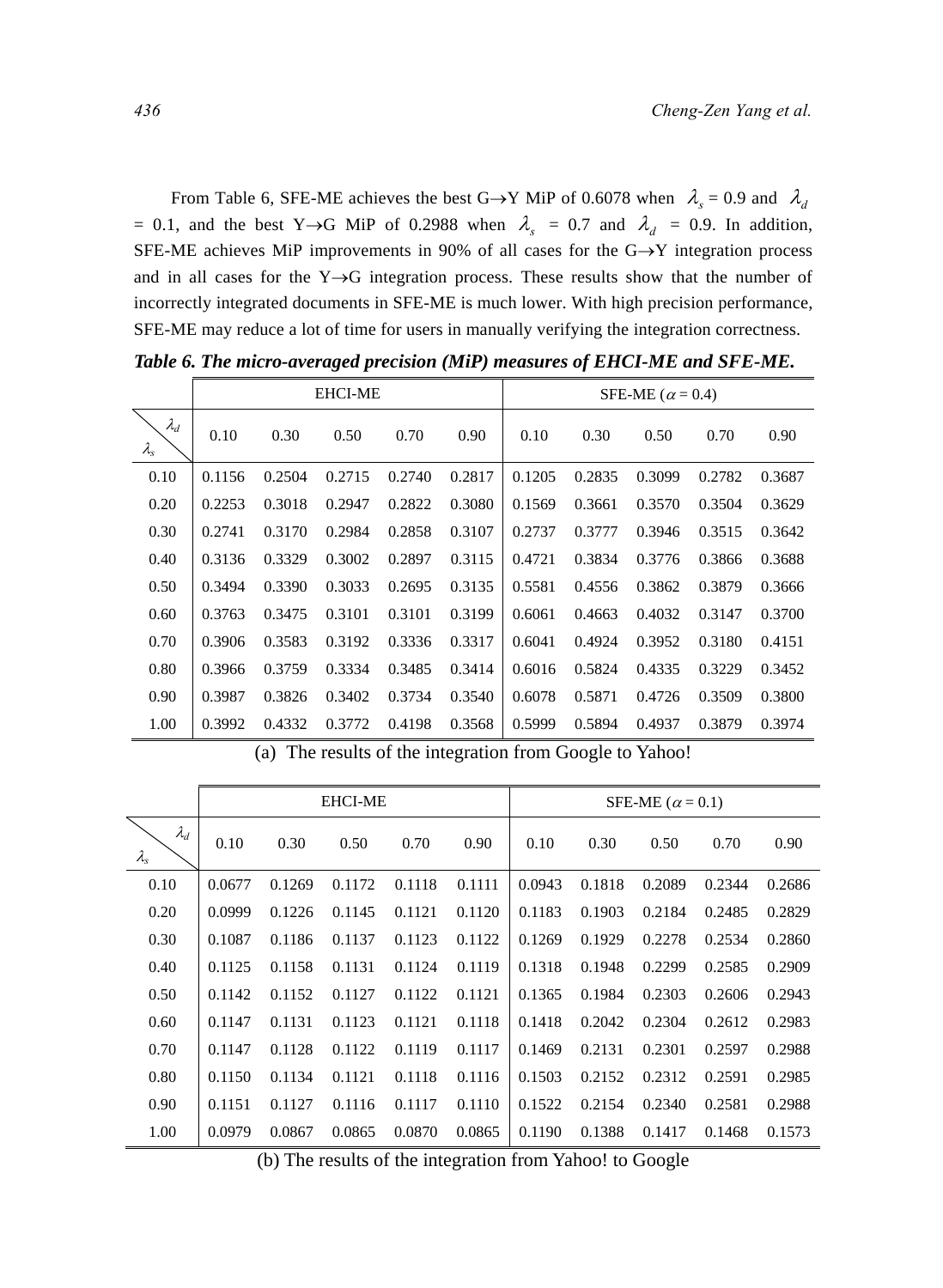For many applications, a compromised performance may be required with a high  $F_1$  score. From Table 7 and Table 8, we can notice that SFE-ME is superior to EHCI-ME in nearly 90% of all MaF and MiF scores for the  $G \rightarrow Y$  integration process, and it has consistent improvements in all cases for the Y $\rightarrow$ G integration process. In our experiments with  $\alpha = 0.4$ , SFE-ME achieves the highest MaF (0.6839) and the highest MiF (0.6764) when  $\lambda<sub>s</sub> = 0.6$ and  $\lambda_d = 0.1$  for the G→Y integration process. For the Y→G integration process, SFE-ME achieves the highest MaF (0.5919) and the highest MiF (0.4413) when  $\alpha = 0.1$ ,  $\lambda_s = 0.7$ , and  $\lambda_d$  = 0.9. These two tables show that the SFE scheme can mostly get more balanced improvements in both recall and precision considerations.

*Table 7. The macro-averaged F1 (MaF) measures of EHCI-ME and SFE-ME.* 

|                                  |        |        | <b>EHCI-ME</b> |        |        | SFE-ME ( $\alpha$ = 0.4) |        |        |        |        |  |
|----------------------------------|--------|--------|----------------|--------|--------|--------------------------|--------|--------|--------|--------|--|
| $\lambda_d$<br>$\lambda_{\rm s}$ | 0.10   | 0.30   | 0.50           | 0.70   | 0.90   | 0.10                     | 0.30   | 0.50   | 0.70   | 0.90   |  |
| 0.10                             | 0.3119 | 0.4556 | 0.4602         | 0.4670 | 0.4637 | 0.3430                   | 0.4428 | 0.4585 | 0.4603 | 0.5046 |  |
| 0.20                             | 0.4792 | 0.4724 | 0.4703         | 0.4700 | 0.4761 | 0.5000                   | 0.5025 | 0.4894 | 0.4799 | 0.4870 |  |
| 0.30                             | 0.5118 | 0.4773 | 0.4722         | 0.4702 | 0.4755 | 0.5738                   | 0.5184 | 0.5041 | 0.4789 | 0.4767 |  |
| 0.40                             | 0.5274 | 0.4840 | 0.4725         | 0.4718 | 0.4748 | 0.6415                   | 0.5299 | 0.5020 | 0.4948 | 0.4780 |  |
| 0.50                             | 0.5391 | 0.4872 | 0.4739         | 0.4751 | 0.4765 | 0.6658                   | 0.5684 | 0.5154 | 0.4988 | 0.4789 |  |
| 0.60                             | 0.5475 | 0.4932 | 0.4782         | 0.4810 | 0.4804 | 0.6839                   | 0.5871 | 0.5336 | 0.4790 | 0.4852 |  |
| 0.70                             | 0.5522 | 0.4994 | 0.4817         | 0.4886 | 0.4847 | 0.6766                   | 0.6305 | 0.5497 | 0.4887 | 0.5106 |  |
| 0.80                             | 0.5572 | 0.5040 | 0.4884         | 0.4931 | 0.4771 | 0.6761                   | 0.6782 | 0.5836 | 0.5065 | 0.4584 |  |
| 0.90                             | 0.5572 | 0.5064 | 0.4927         | 0.5035 | 0.4816 | 0.6776                   | 0.6831 | 0.6396 | 0.5422 | 0.4776 |  |
| 1.00                             | 0.5583 | 0.5245 | 0.5022         | 0.5205 | 0.4825 | 0.6836                   | 0.6845 | 0.6525 | 0.5939 | 0.5399 |  |

(a) The results of the integration from Google to Yahoo!

|                              |        |        | <b>EHCI-ME</b> |        |        | SFE-ME ( $\alpha$ = 0.1) |        |        |        |        |
|------------------------------|--------|--------|----------------|--------|--------|--------------------------|--------|--------|--------|--------|
| $\lambda_d$<br>$\lambda_{s}$ | 0.10   | 0.30   | 0.50           | 0.70   | 0.90   | 0.10                     | 0.30   | 0.50   | 0.70   | 0.90   |
| 0.10                         | 0.1064 | 0.2723 | 0.3160         | 0.3205 | 0.3227 | 0.1746                   | 0.4654 | 0.5201 | 0.5492 | 0.5521 |
| 0.20                         | 0.1737 | 0.3145 | 0.3332         | 0.3310 | 0.3334 | 0.2895                   | 0.4856 | 0.5361 | 0.5676 | 0.5776 |
| 0.30                         | 0.2053 | 0.3242 | 0.3317         | 0.3344 | 0.3372 | 0.3296                   | 0.4978 | 0.5400 | 0.5765 | 0.5837 |
| 0.40                         | 0.2215 | 0.3245 | 0.3322         | 0.3349 | 0.3378 | 0.3471                   | 0.5153 | 0.5439 | 0.5800 | 0.5895 |
| 0.50                         | 0.2311 | 0.3221 | 0.3336         | 0.3352 | 0.3400 | 0.3521                   | 0.5187 | 0.5454 | 0.5813 | 0.5899 |
| 0.60                         | 0.2355 | 0.3223 | 0.3346         | 0.3345 | 0.3426 | 0.3574                   | 0.5225 | 0.5459 | 0.5829 | 0.5904 |
| 0.70                         | 0.2354 | 0.3234 | 0.3379         | 0.3352 | 0.3411 | 0.3629                   | 0.5251 | 0.5472 | 0.5834 | 0.5919 |
| 0.80                         | 0.2358 | 0.3247 | 0.3388         | 0.3356 | 0.3405 | 0.3672                   | 0.5251 | 0.5484 | 0.5839 | 0.5911 |
| 0.90                         | 0.2364 | 0.3248 | 0.3376         | 0.3345 | 0.3367 | 0.3686                   | 0.5236 | 0.5497 | 0.5823 | 0.5902 |
| 1.00                         | 0.1811 | 0.1810 | 0.1831         | 0.1823 | 0.1820 | 0.2776                   | 0.2962 | 0.3026 | 0.3064 | 0.3071 |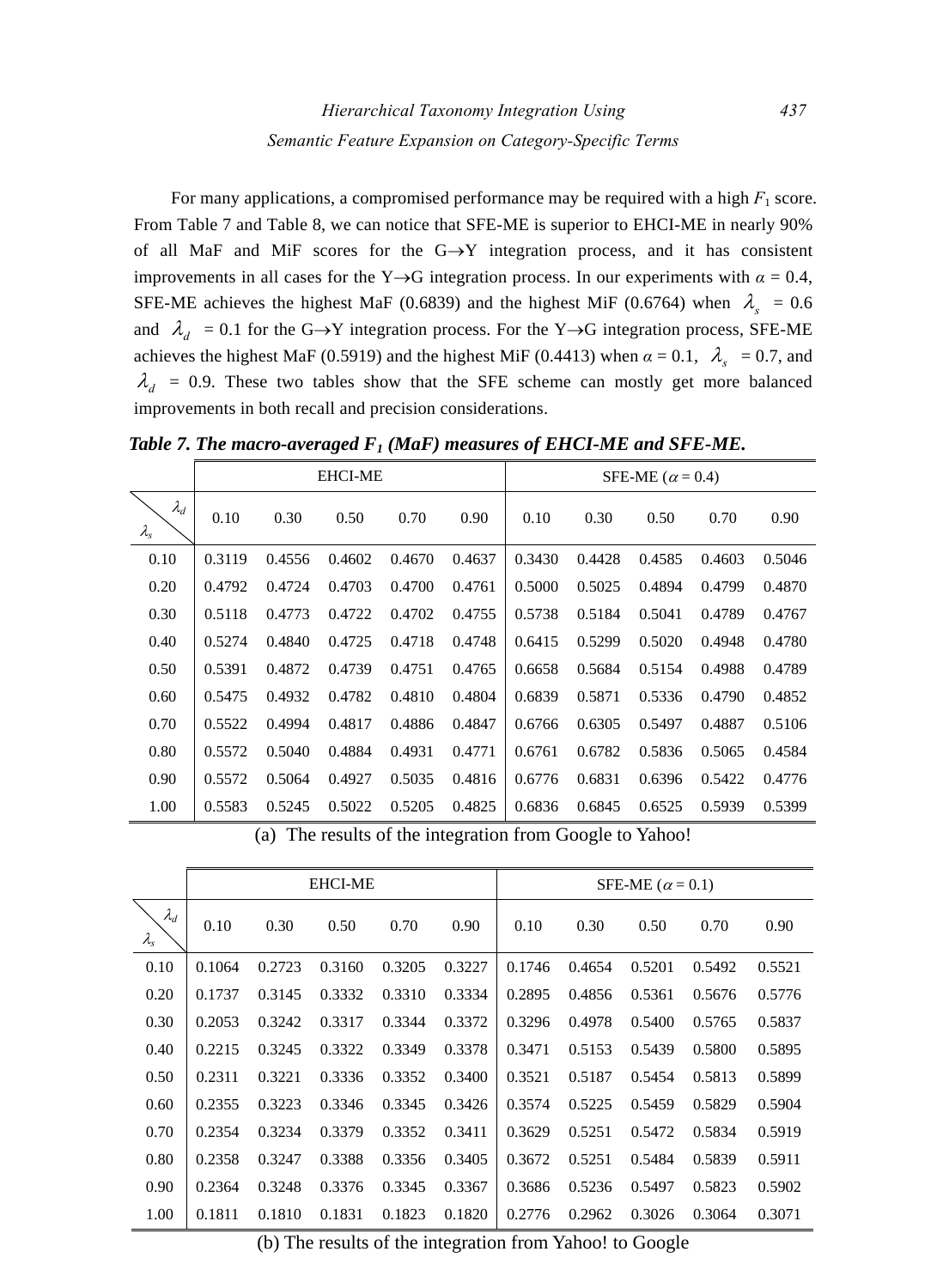We have also measured these six scores for the  $\lambda_s = 0.0$ ,  $\lambda_d = 0.0$ , and  $\alpha = 0.0$  cases, which means that the integration is performed by only ME without EHCI and SFE enhancements. In this configuration, for the  $G \rightarrow Y$  integration process, ME can achieve very prominent recall performance in MaR (0.9578) and MiR (0.9616) but with poor precision performance in MaP (0.0111) and MiP (0.0111). Its MaF and MiF are 0.022 and 0.0219, respectively. For the Y→G integration process, ME has similar performance. Although ME can attain the best recall performance, these results show that it allows many documents of other categories to be incorrectly integrated.

|                                  |        |        | <b>EHCI-ME</b> |        |        | SFE-ME ( $\alpha$ = 0.4) |        |        |        |        |
|----------------------------------|--------|--------|----------------|--------|--------|--------------------------|--------|--------|--------|--------|
| $\lambda_d$<br>$\lambda_{\rm s}$ | 0.10   | 0.30   | 0.50           | 0.70   | 0.90   | 0.10                     | 0.30   | 0.50   | 0.70   | 0.90   |
| 0.10                             | 0.2037 | 0.3814 | 0.4037         | 0.4075 | 0.4128 | 0.2133                   | 0.4322 | 0.4607 | 0.4246 | 0.5249 |
| 0.20                             | 0.3533 | 0.4353 | 0.4273         | 0.4163 | 0.4406 | 0.2642                   | 0.5099 | 0.4997 | 0.4897 | 0.5047 |
| 0.30                             | 0.4082 | 0.4508 | 0.4314         | 0.4199 | 0.4435 | 0.4058                   | 0.5138 | 0.5298 | 0.4869 | 0.4998 |
| 0.40                             | 0.4493 | 0.4666 | 0.4332         | 0.4236 | 0.4443 | 0.5852                   | 0.5148 | 0.5113 | 0.5177 | 0.5018 |
| 0.50                             | 0.4838 | 0.4723 | 0.4363         | 0.4306 | 0.4463 | 0.6450                   | 0.5753 | 0.5170 | 0.5184 | 0.4993 |
| 0.60                             | 0.5077 | 0.4803 | 0.4433         | 0.4447 | 0.4527 | 0.6764                   | 0.5834 | 0.5320 | 0.4487 | 0.5023 |
| 0.70                             | 0.5201 | 0.4904 | 0.4523         | 0.4679 | 0.4644 | 0.6725                   | 0.6024 | 0.5249 | 0.4521 | 0.5422 |
| 0.80                             | 0.5250 | 0.5060 | 0.4664         | 0.4823 | 0.4742 | 0.6706                   | 0.6649 | 0.5568 | 0.4565 | 0.4789 |
| 0.90                             | 0.5262 | 0.5121 | 0.4725         | 0.5057 | 0.4863 | 0.6744                   | 0.6668 | 0.5874 | 0.4835 | 0.5108 |
| 1.00                             | 0.5264 | 0.5554 | 0.5069         | 0.5458 | 0.4887 | 0.6713                   | 0.6682 | 0.6032 | 0.5171 | 0.5257 |

*Table 8. The micro-averaged F1 (MiF) measures of EHCI-ME and SFE-ME.* 

(a) The results of the integration from Google to Yahoo!

|                                  |        |        | <b>EHCI-ME</b> |        |        | SFE-ME ( $\alpha$ = 0.1) |        |        |        |        |
|----------------------------------|--------|--------|----------------|--------|--------|--------------------------|--------|--------|--------|--------|
| $\lambda_d$<br>$\lambda_{\rm s}$ | 0.10   | 0.30   | 0.50           | 0.70   | 0.90   | 0.10                     | 0.30   | 0.50   | 0.70   | 0.90   |
| 0.10                             | 0.1258 | 0.2212 | 0.2061         | 0.1977 | 0.1967 | 0.1707                   | 0.3009 | 0.3369 | 0.3692 | 0.4102 |
| 0.20                             | 0.1792 | 0.2142 | 0.2017         | 0.1981 | 0.1980 | 0.2085                   | 0.3115 | 0.3481 | 0.3857 | 0.4259 |
| 0.30                             | 0.1930 | 0.2081 | 0.2005         | 0.1986 | 0.1983 | 0.2213                   | 0.3148 | 0.3596 | 0.3913 | 0.4286 |
| 0.40                             | 0.1989 | 0.2038 | 0.1995         | 0.1986 | 0.1978 | 0.2287                   | 0.3174 | 0.3623 | 0.3972 | 0.4338 |
| 0.50                             | 0.2014 | 0.2028 | 0.1989         | 0.1983 | 0.1982 | 0.2355                   | 0.3220 | 0.3627 | 0.3995 | 0.4365 |
| 0.60                             | 0.2021 | 0.1996 | 0.1983         | 0.1981 | 0.1977 | 0.2434                   | 0.3298 | 0.3627 | 0.4000 | 0.4408 |
| 0.70                             | 0.2021 | 0.1991 | 0.1982         | 0.1978 | 0.1975 | 0.2508                   | 0.3413 | 0.3623 | 0.3973 | 0.4413 |
| 0.80                             | 0.2025 | 0.2000 | 0.1980         | 0.1976 | 0.1974 | 0.2558                   | 0.3439 | 0.3633 | 0.3964 | 0.4408 |
| 0.90                             | 0.2027 | 0.1989 | 0.1972         | 0.1975 | 0.1964 | 0.2584                   | 0.3441 | 0.3667 | 0.3952 | 0.4412 |
| 1.00                             | 0.1757 | 0.1575 | 0.1572         | 0.1580 | 0.1572 | 0.2089                   | 0.2387 | 0.2428 | 0.2501 | 0.2650 |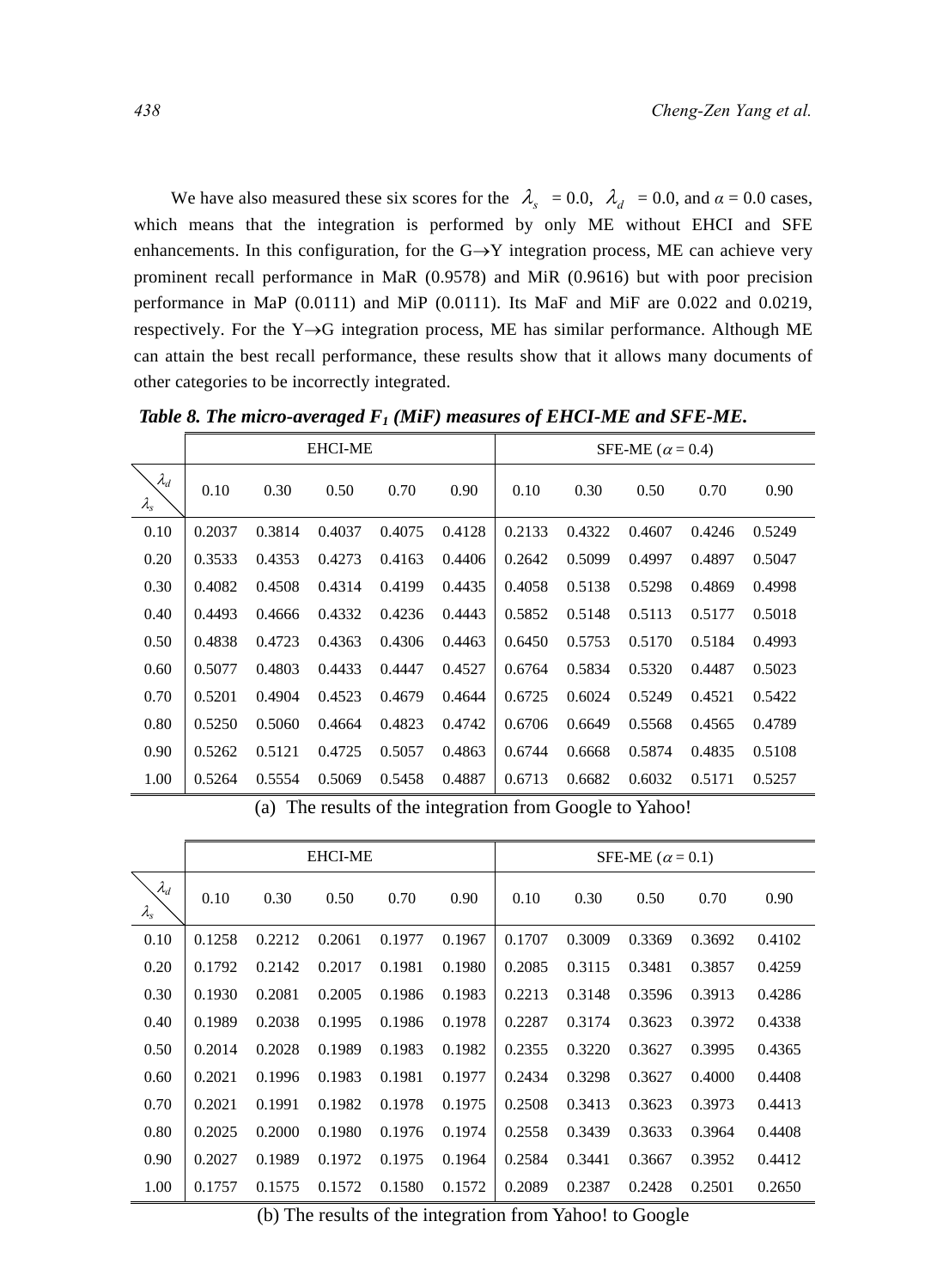The experimental results show that SFE-ME can get more improved integration performance with the SFE scheme. Compared with EHCI-ME, SFE-ME shows that the semantic information of the hypernyms of the category-specific terms can be used to facilitate the integration process between two hierarchical taxonomies.

# **6. Conclusion**

In recent years, the taxonomy integration problem has been progressively studied for integrating two homogeneous hierarchical taxonomies. Many types of implicit information embedded in the source taxonomy are explored to improve the integration performance. The semantic information embedded in the source taxonomy, however, has not been discussed in previous research.

In this paper, an enhanced integration approach (SFE) is proposed to exploit the semantic information of the hypernyms of the category-specific terms. Augmented with these additional semantic category features, the source documents can be more precisely integrated into the correct destination category in the experiments. The experimental results show that SFE-ME can achieve the best macro-averaged  $F_1$  score and the best micro-averaged  $F_1$  score. The results also show that the SFE scheme can get precision and recall enhancements in a significant portion of all cases.

There are still some issues left for future study. For example, the effectiveness of SFE on other classification schemes, such as SVM and NB, may need to be investigated to decide which one has the best integration performance. In addition, deciding the optimal parameter configuration is a classical classification problem which is also important to the taxonomy integration problem. Although mining more valuable implicit information can be a tough challenge, we believe that the integration performance can be further improved with appropriate assistance of more effective auxiliary information and advanced classifiers.

#### **Acknowledgement**

This work was supported in part by National Science Council of R.O.C. under grant NSC 96-2422-H-006-002 and NSC 96-2221-E-155-067. The authors would also like to express their gratitude to the anonymous reviewers for their precious comments.

# **References**

- Agrawal, R., & Srikan, R. (2001). On Integrating Catalogs. in *Proceedings of the 10th International Conference on World Wide Web*, 603-612.
- Berger, A. L., Pietra, V. J. D., & Pietra, S. A. D. (1996). A Maximum Entropy Approach to Natural Language Processing. *Computational Linguistics*, 39-71.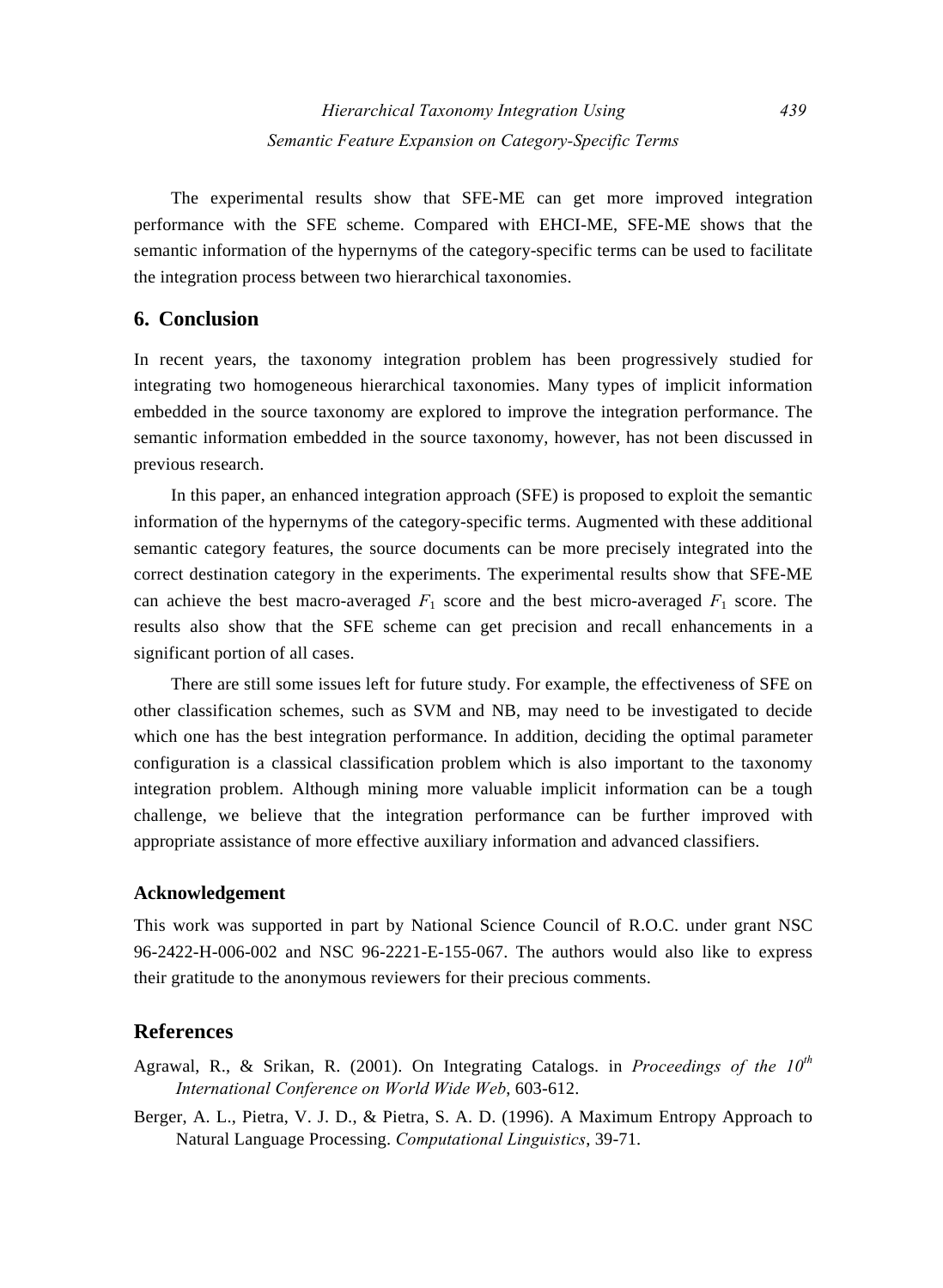- Chen, I.-X., Ho, J.-C., & Yang, C.-Z. (2005). An Iterative Approach for Web Catalog Integration with Support Vector Machines. in *Proceedings of the 2nd Asia Information Retrieval Symposium (AIRS 2005)*, 703-708.
- Chen, I.-X., Ho, J.-C., & Yang, C.-Z. (2007). Hierarchical Web Catalog Integration with Conceptual Relationships in a Thesaurus. *International Journal of Computational Linguistics and Chinese Language Processing*, 12(2), 155-174.
- Cheng, T.-H., & Wei, C.-P. (2008). A Clustering-based Approach for Integrating Document-Category Hierarchies. *IEEE Transactions on Systems, Man, and Cybernetics – Part A: Systems and Humans*, 38(2), 410-424.
- Darroch, J. N., & Ratcliff, D. (1972). Generalized Iterative Scaling for Log-linear Models. *Annals of Mathematical Statistics*, 43, 1470-1480.
- Frakes, W., & Baeza-Yates, R. (1992). *Information Retrieval: Data Structures and Algorithms*, 1st edition, Prentice Hall, PTR.
- Ho, J.-C., Chen, I.-X., & Yang, C.-Z. (2006). Learning to Integrate Web Catalogs with Conceptual Relationships in Hierarchical Thesaurus. in *Proceedings of the 3rd Asia Information Retrieval Symposium (AIRS 2006)*, 217-229.
- Hsu, M.-H., Tsai, M.-F., & Chen, H.-H. (2006). Query Expansion with ConceptNet and WordNet: an Intrinsic Comparison. in *Proceedings of the 3rd Asia Information Retrieval Symposium (AIRS 2006)*, 1-13.
- Krikos, V., Stamou, S., Kokosis, P., Ntoulas, A., & Christodoulakis, D. (2005). DirectoryRank: Ordering Pages in Web Directories. in *Proceedings of the 7th ACM International Workshop on Web Information and Data Management (WIDM 2005)*, 17-22.
- Ng, H.-T., Goh, W.-B., & Low, K.-L. (1997). Feature selection, Perception Learning, and a Usability Case Study for Text Categorization. in *Proceedings of the 20th Annual International ACM SIGIR Conference on Research and Development in Information Retrieval*, 67-73.
- Sarawagi, S., Chakrabarti, S., & Godbole, S. (2003). Cross-training: Learning Probabilistic Mappings between Topics. in *Proceedings of the 9th ACM SIGKDD International Conference on Knowledge Discovery and Data Mining*, 177-186.
- Tseng, Y.-H., Lin, C.-J., Chen, H.-H., & Lin, Y.-I. (2006). Toward Generic Title Generation for Clustered Documents. in *Proceedings of the 3rd Asia Information Retrieval Symposium (AIRS 2006)*, 145-157.
- Wu, C.-W., Tsai, T.-H., & Hsu, W.-L. (2005). Learning to Integrate Web Taxonomies with Fine-Grained Relations: A Case Study Using Maximum Entropy Model. in *Proceedings of the 2nd Asia Information Retrieval Symposium (AIRS 2005)*, 190-205.
- Wu, C.-W., Tsai, T.-H., Lee, C.-W., & Hsu, W.-L. (2008). Web Taxonomy Integration with Hierarchical Shrinkage algorithm and Fine-Grained Relations. *Expert Systems with Applications*, 35(4), 2123-2131.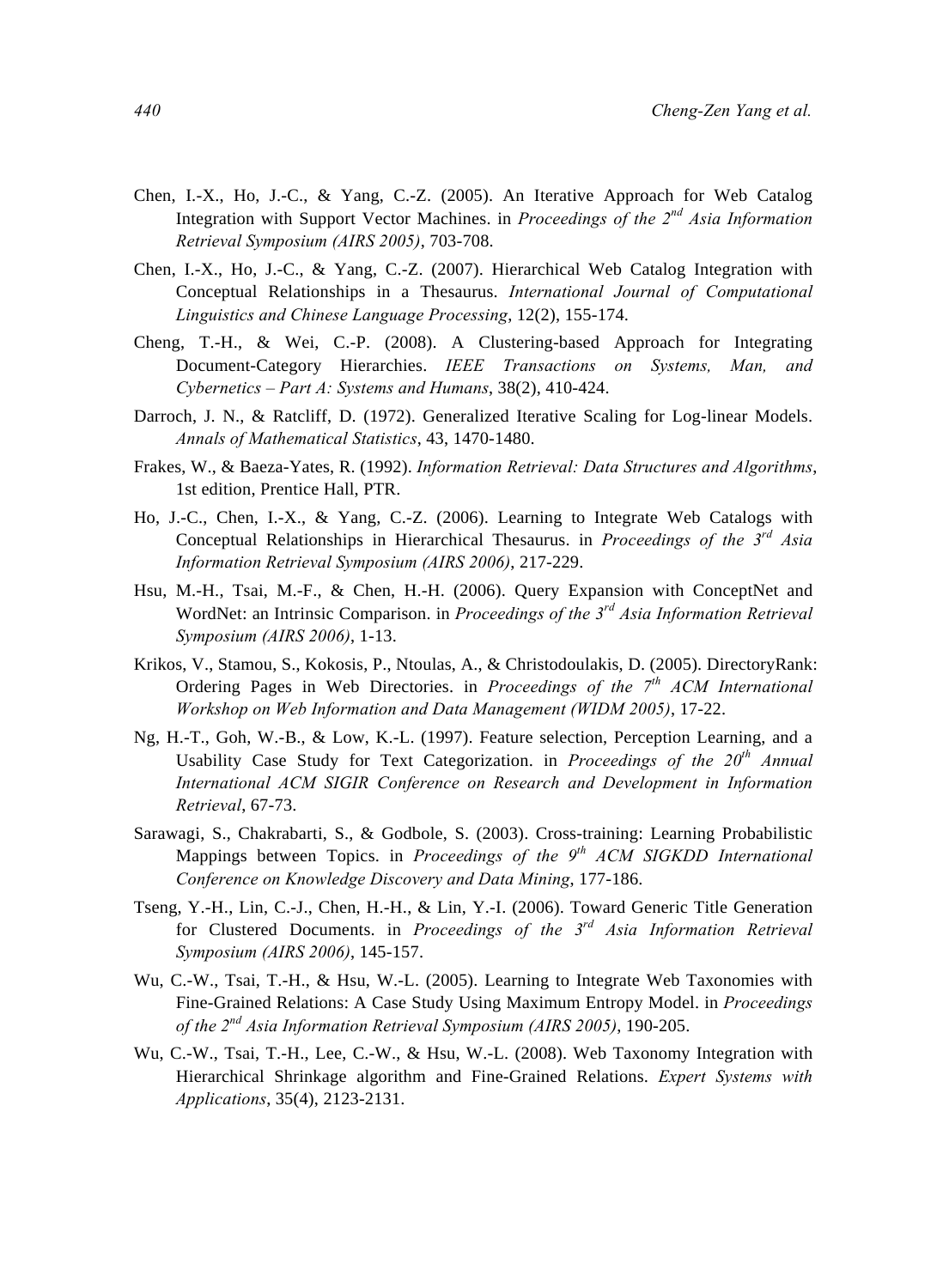- Yang, Y., & Pedersen, J. O. (1997). A Comparative Study on Feature Selection in Text Categorization. in *Proceedings of the 14th International Conference on Machine Learning (ICML'97)*, 412-420.
- Zhang, D., & Lee, W.-S. (2004a). Web Taxonomy Integration using Support Vector Machines. in *Proceedings of the 13th International Conference on World Wide Web*, 472-481.
- Zhang, D., & Lee, W.-S. (2004b). Web Taxonomy Integration Through Co-Bootstrapping. in *Proceedings of the 27th Annual International ACM SIGIR Conference on Research and Development in Information Retrieval*, 410–417.
- Zhu, S., Yang, C. C., & Lam, W. (2004). CatRelate: A New Hierarchical Document Category Integration Algorithm by learning Category Relationships. in *Proceedings of the 7th International Conference on Asian Digital Libraries (ICADL 2004)*, Shanghai, China, 280-289.

## **Online Resources**

- Information Mapping Project, Computational Semantics Laboratory, Stanford University. http://infomap.stanford.edu/.
- The Porter Stemming Algorithm., http://tartarus.org/˜martin/PorterStemmer.
- WordNet, A lexical database for the English language: Cognitive Science Laboratory, Princeton University, http://wordnet.princeton.edu/.
- Zhang, L., "Maximum Entropy Modeling Toolkit for Python and C++," http://homepages.inf.ed.ac.uk/s0450736/maxent.html.